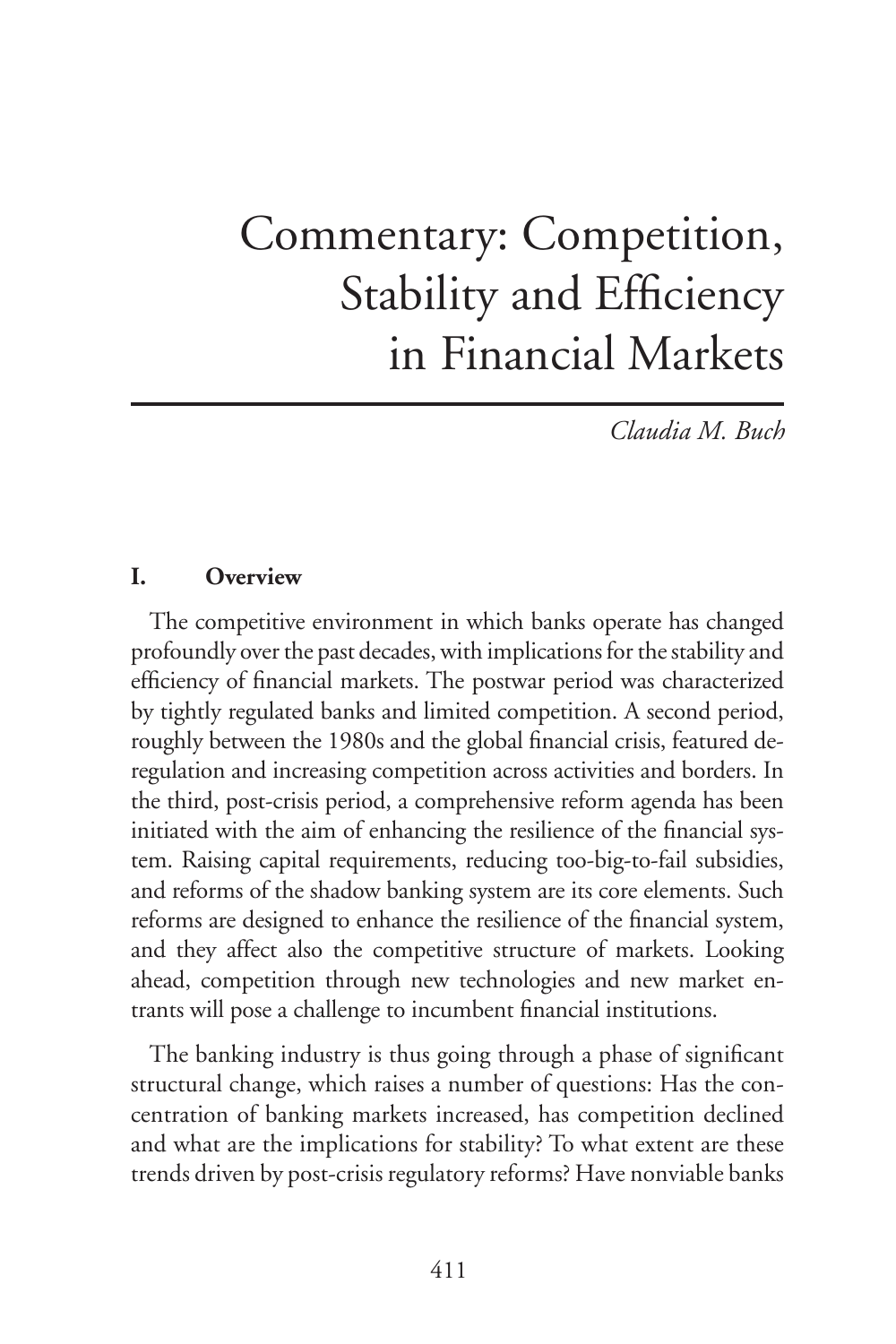exited the market? How effective is macroprudential policy? How can policy support banks' adjustment to structural change without having adverse effects on the efficiency and stability of the system? What do new technologies imply for the efficiency-stability tradeoff? There is a large body of empirical and theoretical literature on the efficiency-stability (or risk-return) trade-off, but the findings are rather inconclusive (Carletti 2008).

Assessing trends in competition and their interaction with policy measures requires a framework that allows an analysis of the link between competition and stability. Corbae and Levine (2018) explicitly model the dynamic response of banking systems to various policy measures through market entry and exit of banks. They thus provide a theoretical framework for studying market dynamics and, in particular, the entry and exit of banks. They test the model using a novel identification strategy which exploits the exogeneity of deregulation of entry across U.S. states and the predetermined structure of banks' affiliates across states. And they analyze policy implications, stressing interactions of policies (capital requirements, regulation of compensation, monetary policy).

The paper has an important message: More competition can yield a "double dividend" in terms of efficiency and stability—but only if accompanied by good policy design. Policy interventions are needed: More intense competition alone enhances efficiency—but also increases fragility. Also, monetary policy is more effective in more competitive markets with compressed margins.

My comments focus on three questions: Does the model match key stylized facts? What are the implications for policy? And how can macroeconomic dynamics and general equilibrium effects be modeled empirically? I shall begin with a discussion of broad trends in banking and how the paper contributes to the literature on the competition-stability nexus, and I shall conclude by making some remarks on how to improve the transfer of knowledge between research and policy.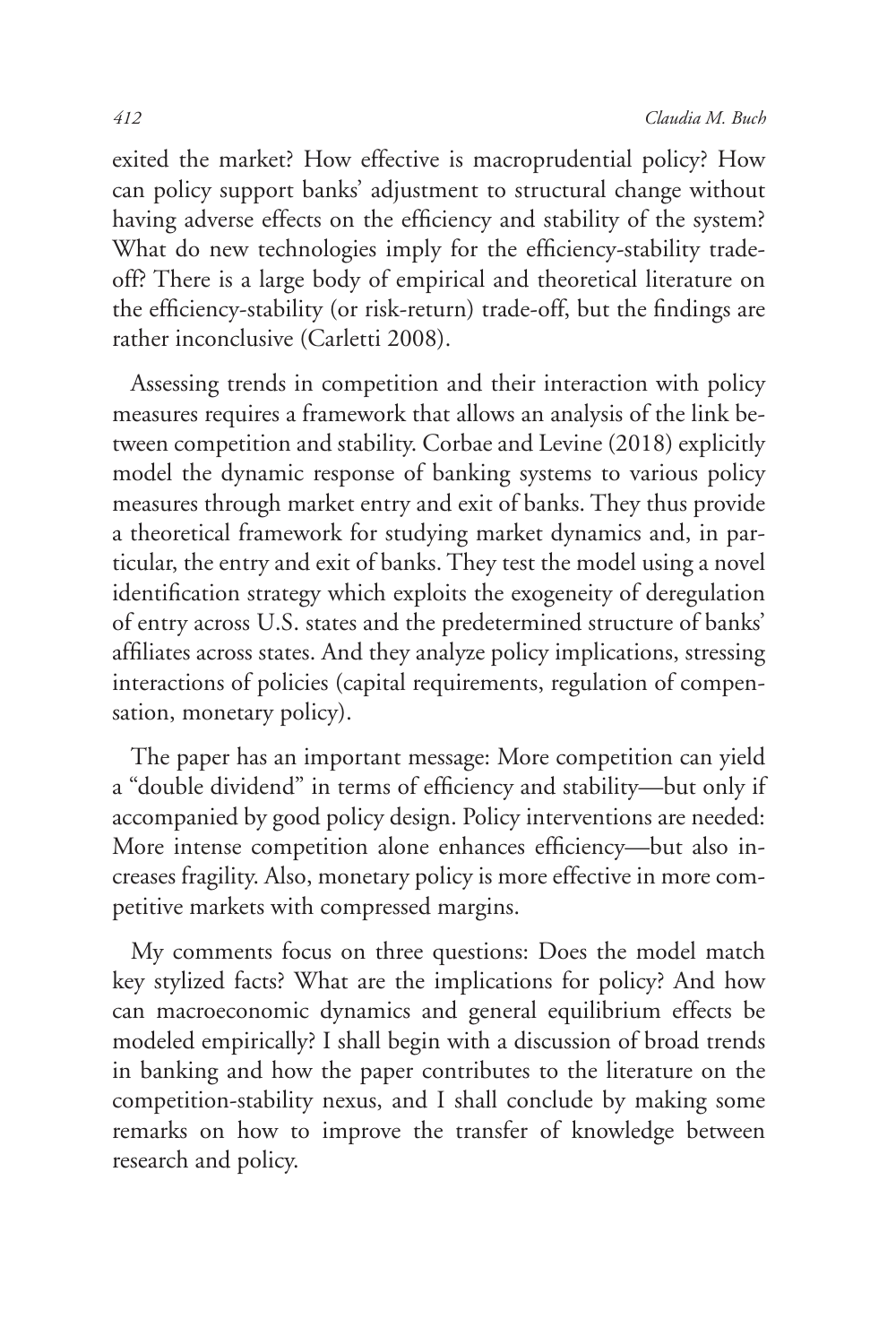## **II. Assessing Structural Changes in the Banking Industry**

Financial markets can facilitate structural changes in the real economy—and financial markets are themselves undergoing structural changes. The post-war evolution of banking shows how the entry and exit of banks, regulation and deregulation, and technological change have interacted.

## *II.i. Structural Changes in the Banking Industry*

## *Phase 1: Regulation and Limited Competition*

In the postwar period, banking markets were largely protected by capital controls and restrictions on the activities of domestic financial institutions, including regional branching restrictions. Banking crises were rare (Kaminsky and Reinhart 1999). Banking was "boring" (Krugman 2009), as reflected in the structure of skills and compensation systems (Philippon and Reshef 2012).

Decomposing the valuation of bank equity prices shows that between 1970 and 1985, franchise values of U.S. banks were not high, market-to-book values of bank equity were closely aligned, and estimates of implicit government guarantees were small (Atkeson, d'Avernas, Eisfeldt and Weill 2018).

## *Phase 2: Deregulation and Increasing Competition*

Deregulation of banking markets started in the 1980s. In the United States, the Riegle-Neal Act of 1994 and the Gramm-Leach-Bliley Act of 1999 allowed banks to expand across state lines and into new types of business. Regulation Q, imposing restrictions on deposit rates and incentivizing households to resort to money market funds, was relaxed beginning in the mid-1980s.<sup>1</sup> In Europe, the First Banking Directive of 1977 allowed banks to establish branches in other member states. The Second Banking Directive of 1989 opened capital markets across European countries.

Deregulation, market entry and technological change ramped up competitive pressure. Deregulation may have been in the interest of banks in terms of opening new markets. Eventually, however, deregulation may have been self-defeating as it eroded margins and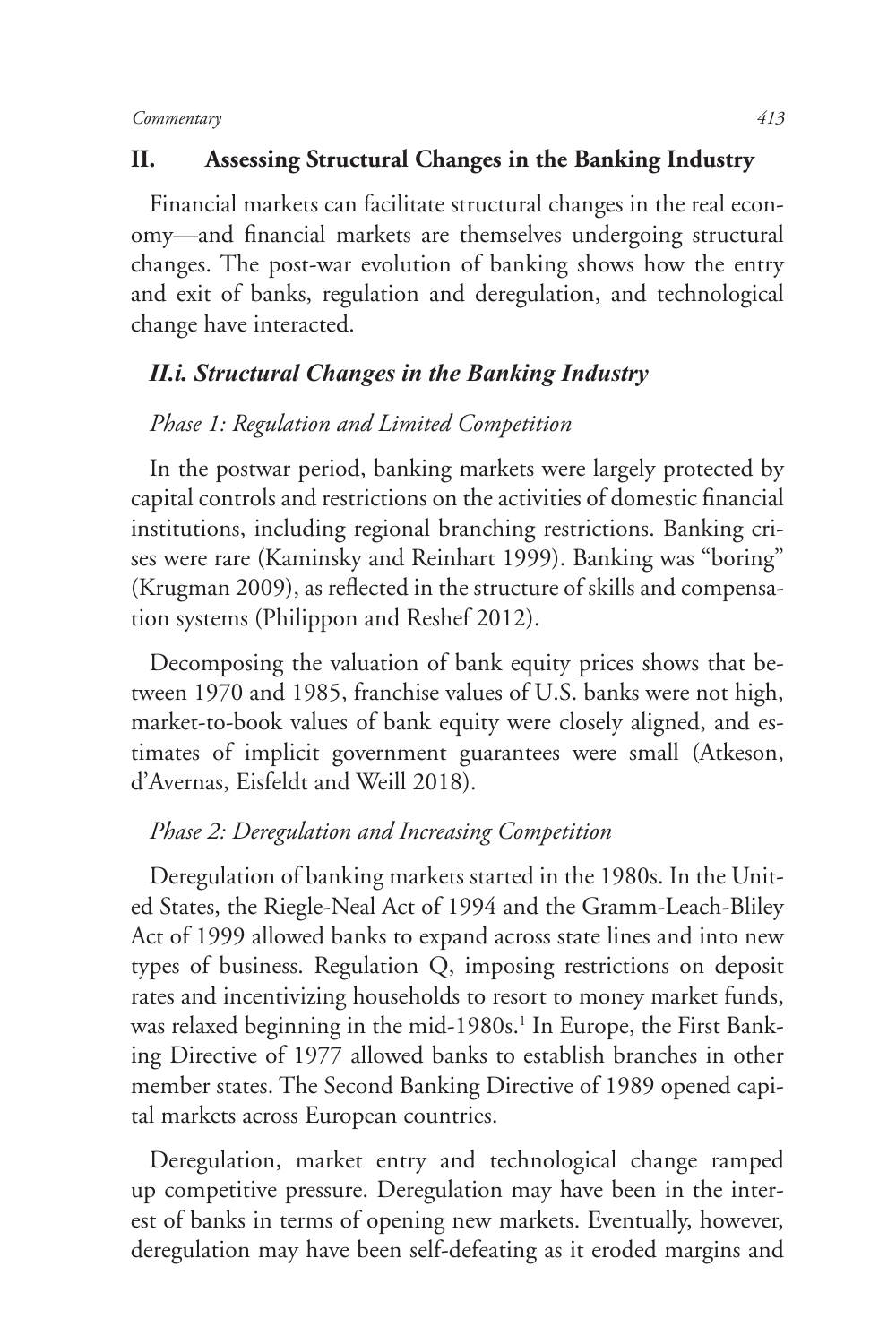increased incentives to take risks. The impact of deregulation on financial stability may have been underestimated—policy discussions of systemic risk and the need for macroprudential regulation have gained momentum only since the crisis.<sup>2</sup> Evidence for the United States shows that between 1996 and 2007, market values of bank equity rose, banks took on more risk and the value of government guarantees increased (Atkeson, d'Avernas, Eisfeldt and Weill 2018).

## *Phase 3: The Global Financial Crisis and its Aftermath*

The post-crisis evolution of banking is shaped by the interaction of initial structural conditions, shocks, policy responses and long-term trends on financial markets. Initially, the global financial crisis was seen as a major liquidity shock to global wholesale funding. Yet, it soon became evident that some business models were being affected more in structural terms and that many banks were, in fact, facing solvency problems. At the macroeconomic level, several shocks interacted, causing a macroeconomic crisis with the ensuing decline in credit demand, and, in some regions, a sovereign debt crisis.<sup>3</sup>

Initial structural conditions—including the degree of competition—had an impact on banks' adjustment to the new environment. Some banking systems had already manifested weaknesses in capitalization or profitability prior to the crisis. The margins of German banks, for example, had been under pressure well before the crisis (Hellwig 2018a). Reactions to the crisis were thus heterogeneous across banks and countries. Many banks consolidated their international operations. Other banks were not heavily exposed to the most turbulent markets and were thus not affected much by the initial shock. Some banks had strong capital buffers and seized the opportunity to expand into new markets.4 Overall, the crisis appears to have precipitated a reallocation of market shares away from weaker banks to stronger banks.

Policy responses differed as well, reflecting the need for intervention and the available institutional frameworks for dealing with bank distress. Some policymakers intervened early on in order to restore financial institutions' capital; others intervened more cautiously, perhaps in the hope that the situation in which the banks found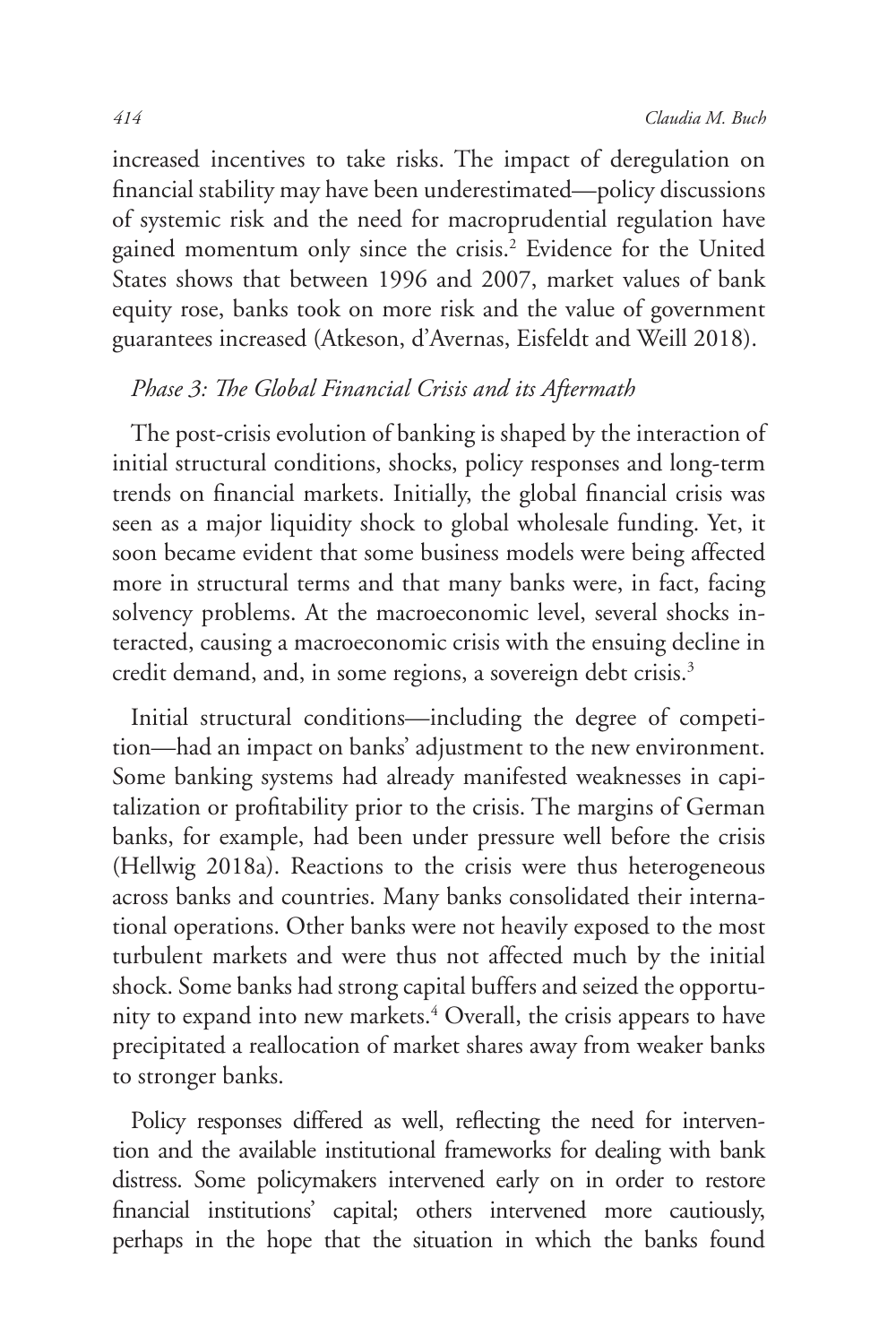themselves would improve over time (Borio 2016). Many of those choices are shaping the competitive structure of banking markets today.

At the international level, the G-20 leaders agreed in 2009 on a set of reforms that reduce frictions and risk taking incentives.<sup>5</sup> These reforms affect and, to some extent, operate through the competitive structure of banking markets: (i) Enhancing resilience: More stringent capital requirements, as a core reform element, shift activities towards well-capitalized banks. (ii) Ending too big-to-fail: Policies aimed at reducing implicit subsidies for systemically important financial institutions affect the market power of banks strongly reliant on such subsidies. For the reforms to be effective, they need to be accompanied by reforms of resolution frameworks which enable weak financial institutions to exit the market without adverse effects on financial stability.<sup>6</sup> (iii) Reforming derivatives markets: The promotion of central clearing creates centralized players on derivatives markets. (iv) Shadow banking: The transformation of shadow banking into resilient, market-based finance changes the nature of competition through nonbanks.

Superimposed on these policy responses have been global trends: Technological changes and competition through "fintechs" and "bigtechs" influence banks' business models; globalization of nonfinancial firms affects the demand for banking services; the normalization of monetary policy has implications for financial institutions.<sup>7</sup>

It is thus important to analyze the stability of financial systems through the lens of industrial organization and competition theory (Vives 2016) as well as the interaction between competition and financial stability (Carletti 2008, Carletti and Smolenska 2017).

## *II.ii. The Contribution by Corbae and Levine (2018)*

Corbae and Levine (2018) build on Corbae and d'Erasmo (2018) and provide a theoretical framework for studying the dynamics of banking market structure and, in particular, the entry and exit of banks. They test the model using a novel identification mechanism that exploits the exogeneity of deregulation of entry across U.S. states and the predetermined structure of banks' affiliates across states. They analyze policy implications, stressing in particular how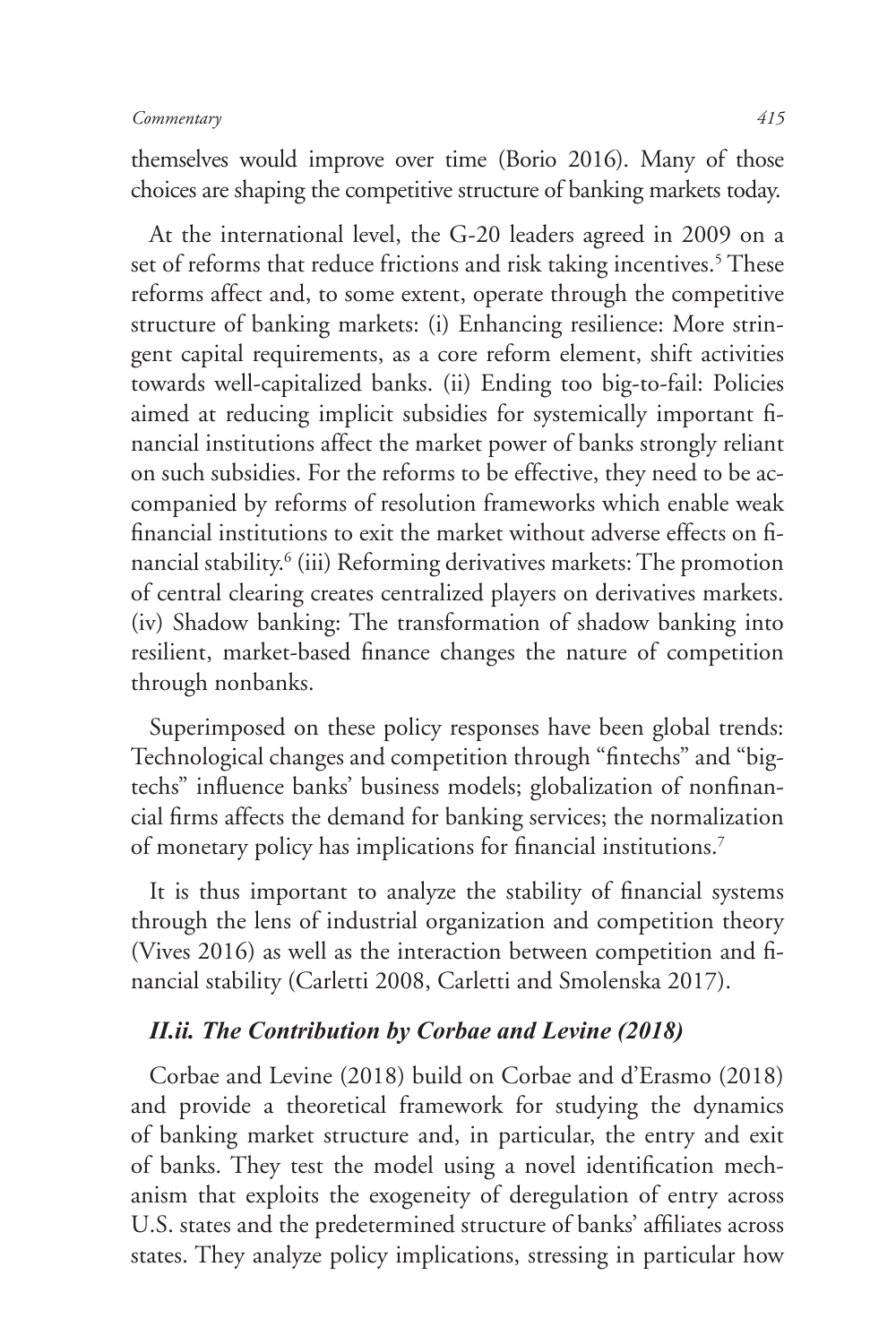different policies (capital requirements, regulation of compensation, monetary policy) interact.

The theoretical part of the paper has a number of relevant features:

- *Risk-return trade-offs*: Banks fund projects that use a technology which incorporates a risk-return trade-off—riskier projects have higher returns.<sup>8</sup> This feeds into the riskiness of banks: bank managers choose the scale of their operations (by competing for deposits) and the riskiness of their assets (projects). Future profits (rents) constitute franchise value. This should lead bank managers to be cautious. But more intense competition also erodes future rents, lowers franchise value, and increases incentives to take risks. Managers receive a variable compensation as a fixed fraction of profits.
- *Frictions:* Compared to the central planner's solution, the competitive market outcome leads to excessive risk taking because of two sources of moral hazard. The first concerns the interaction between managers and shareholders. Managers have an objective function in which future dividends are discounted with the discount factor  $\beta$ . Managers are myopic and more impatient than shareholders who discount future dividends with a discount factor  $\delta$ : $\delta \geq \beta$ . This inequality describes the conflict between managers and shareholders. The second agency problem occurs between managers and shareholders versus taxpayers. Limited liability and deposit insurance, which represent an explicit government guarantee, give rise to risk taking.
- *• Policy instruments:* Policymakers have four instruments at their disposal to mitigate the above frictions and agency conflicts.  $\kappa$ is fixed entry costs,  $\beta$  is the rate with which managers discount cash flows,  $\alpha$  is the premium paid by the bank for deposit insurance or, more generally, a proxy for banks' funding costs, and  $\lambda$  is a leverage constraint  $(D/E_i \leq \lambda)$ . The bank's owners pay the entry cost  $\kappa$  but there is no equity capital on the balance sheet: loans equal deposits.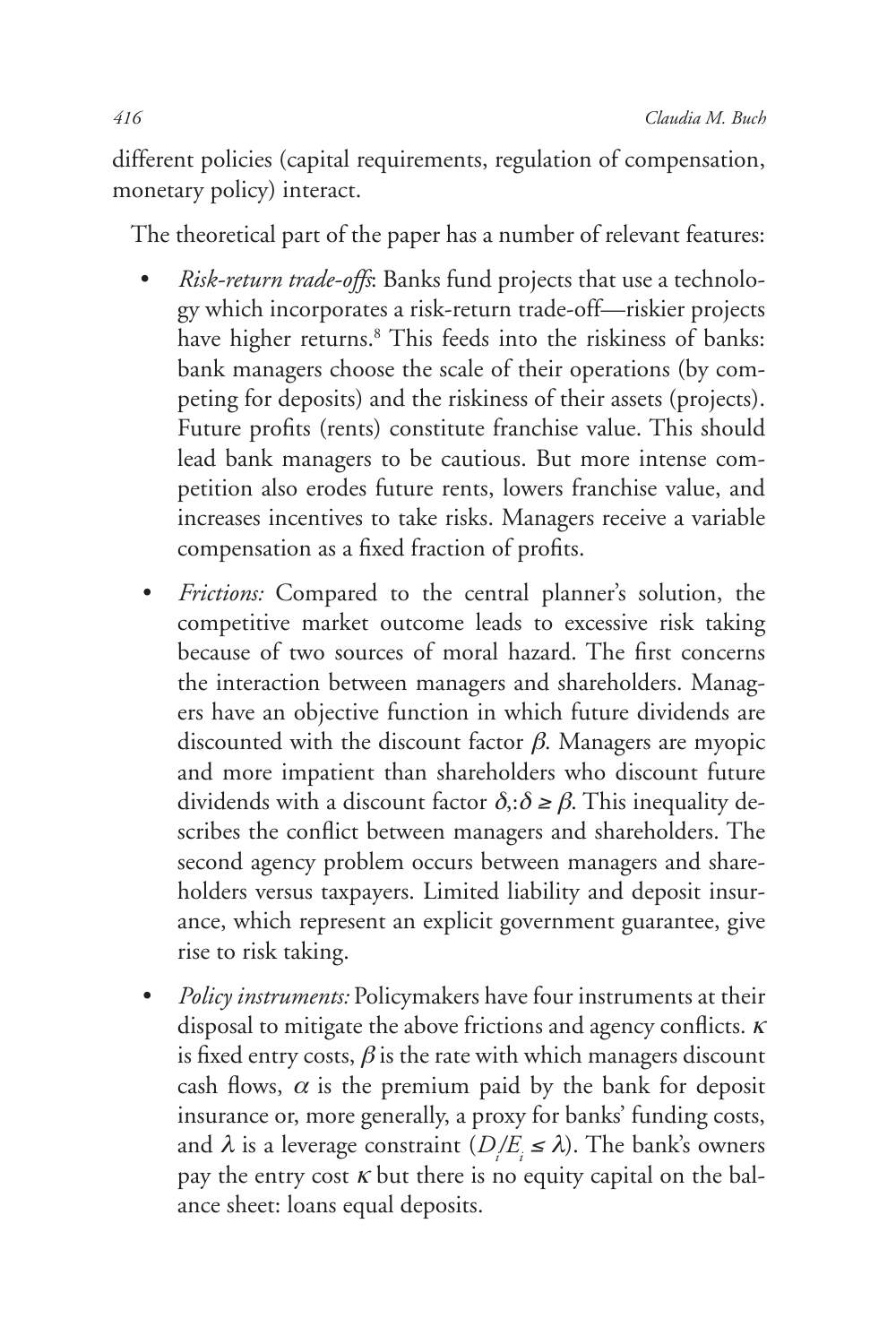- *• Competitive structure:* The theoretical model assumes Cournot competition on the market for deposits. Banks are symmetric, and the total volume of lending is divided across *N* banks in the market.
- *Dynamics:* The model is solved for the short term (keeping the number of banks *N* fixed) and the long term (where free entry occurs). Entry of banks occurs until the expected value of future profits is equal to the fixed costs of entry  $\kappa$ . Banks exit the market when the bad state of the world is realized. This happens—in the benchmark model—with a probability of 1  $-p = 0.59$ . Because projects return nothing in this state, the bank cannot repay its depositors. Depositors are compensated by the deposit insurance fund. Limited liability implies that shareholders do not cover losses. The exit of banks opens up new profit opportunities, and new banks enter the market.
- *• Macroeconomic implications:* Even though the model is not a full-fledged macro model, production is endogenous, which allows potential output effects from regulation to be analyzed.<sup>9</sup>

The model has a number of policy implications. First, there is a competition-stability trade-off: An intensification of competition can increase efficiency but also the fragility of banks. The intuition is that competition erodes margins and franchise value, which banks try to restore by taking greater risks. Second, there is a role for policy: enhanced bank governance and tighter leverage requirements increase efficiency benefits without the fragility costs of competition. Third, competition matters for the effectiveness of monetary policy. Tighter competition lowers interest margins, and banks respond more to changes in monetary policy rates.

## *II.ii.a. Modeling Market Dynamics*

One key contribution of the paper is the discussion of the competition-stability nexus in banking in a dynamic model. Previous literature tends to focus on adjustment along the intensive margin, and macroeconomic feedback mechanisms are often not modeled. This literature has no clear-cut implications. A low degree of competition may reduce risk: weak competition generates monopoly rents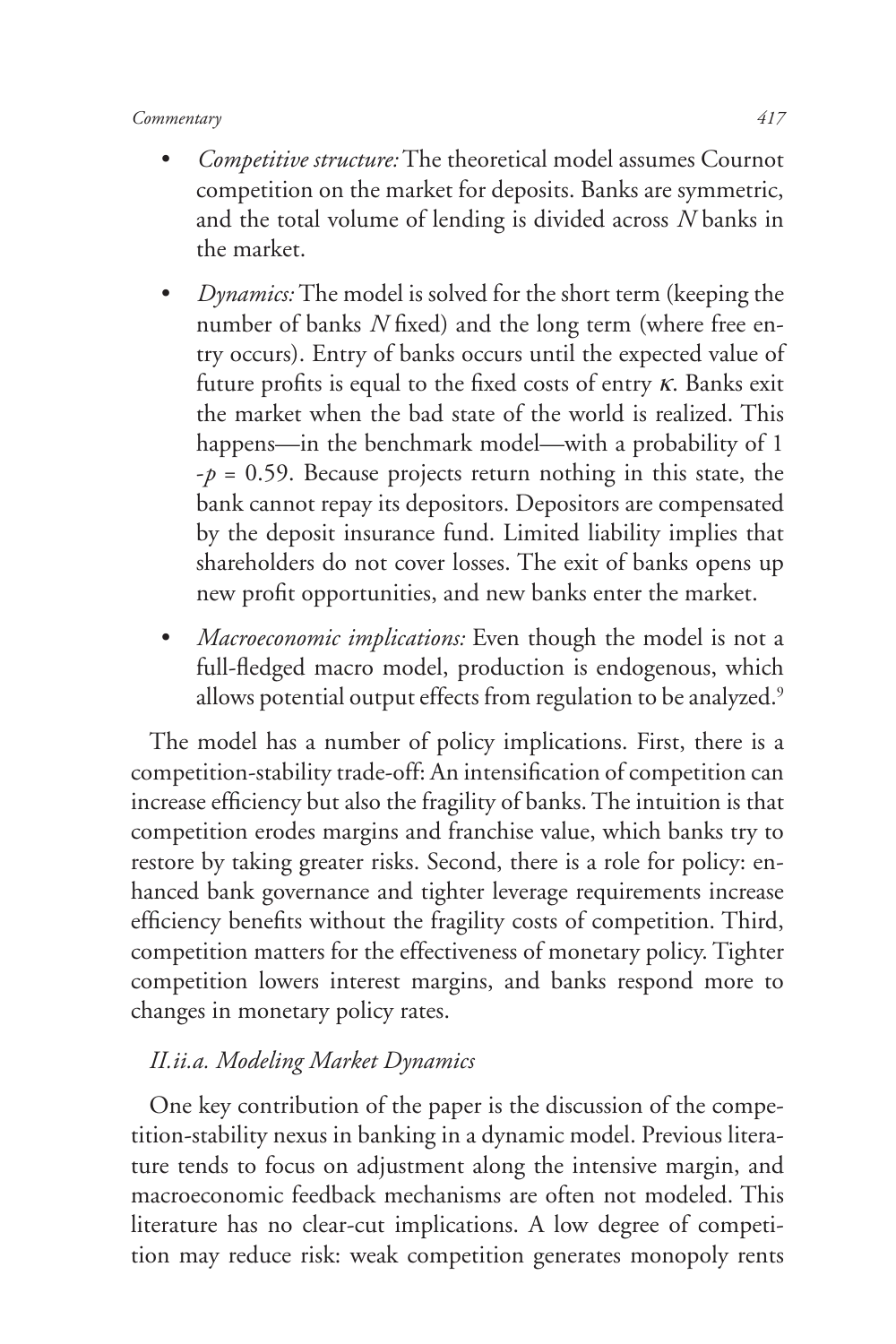which the bank manager wants to protect by investing in safe assets (Keeley 1990).<sup>10</sup> However, weaker competition increases interest rate costs, borrowers choose riskier projects and banks become riskier (Boyd and De Nicolo 2005). Martinez-Miera and Repullo (2010) nest these models, introduce funding risks, and show that the effect of bank competition on bank risk taking is nonlinear.

Freixas and Ma (2014) similarly address the (inconclusive) evidence on the competition-stability trade-off. They distinguish between different types of risk—portfolio risk, insolvency risk, liquidity risk and systemic risk—and different types of banks—retail banks financed through deposits and originate-to-distribute banks relying on shortterm, market-based funding. They show that the link between risk and competition depends upon the type of bank and the type of risk considered. In contrast to Corbae and Levine (2018), these papers do not model an endogenous adjustment of market structures through entry and exit.

Similar to Corbae and Levine (2018), Faia and Ottaviano (2017) model the effects of market entry on risk. They show that multinational banking, thanks to lower barriers to entry, can reduce risk taking by promoting local competition. Key to their results is a tradeoff between an increase in banks' profits through larger scale and a compression of the spread between the loan and the deposit rate.

## *II.ii.b. Causal Identification*

Just as the theoretical predictions on the competition-stability nexus are not clear-cut, the vast body of empirical work on the competition-stability trade-off for banks does not reach a definite conclusion (Carletti 2008, Freixas and Ma 2014). Simply observing that the riskiness of banks increased following deregulation does not tell us whether deregulation has caused greater risks. Similarly, causal identification is needed when assessing the effects of other policy measures discussed in the paper.

The empirical work in Corbae and Levine (2018) builds on Jiang, Levine and Lin (2018) who argue that earlier literature studying the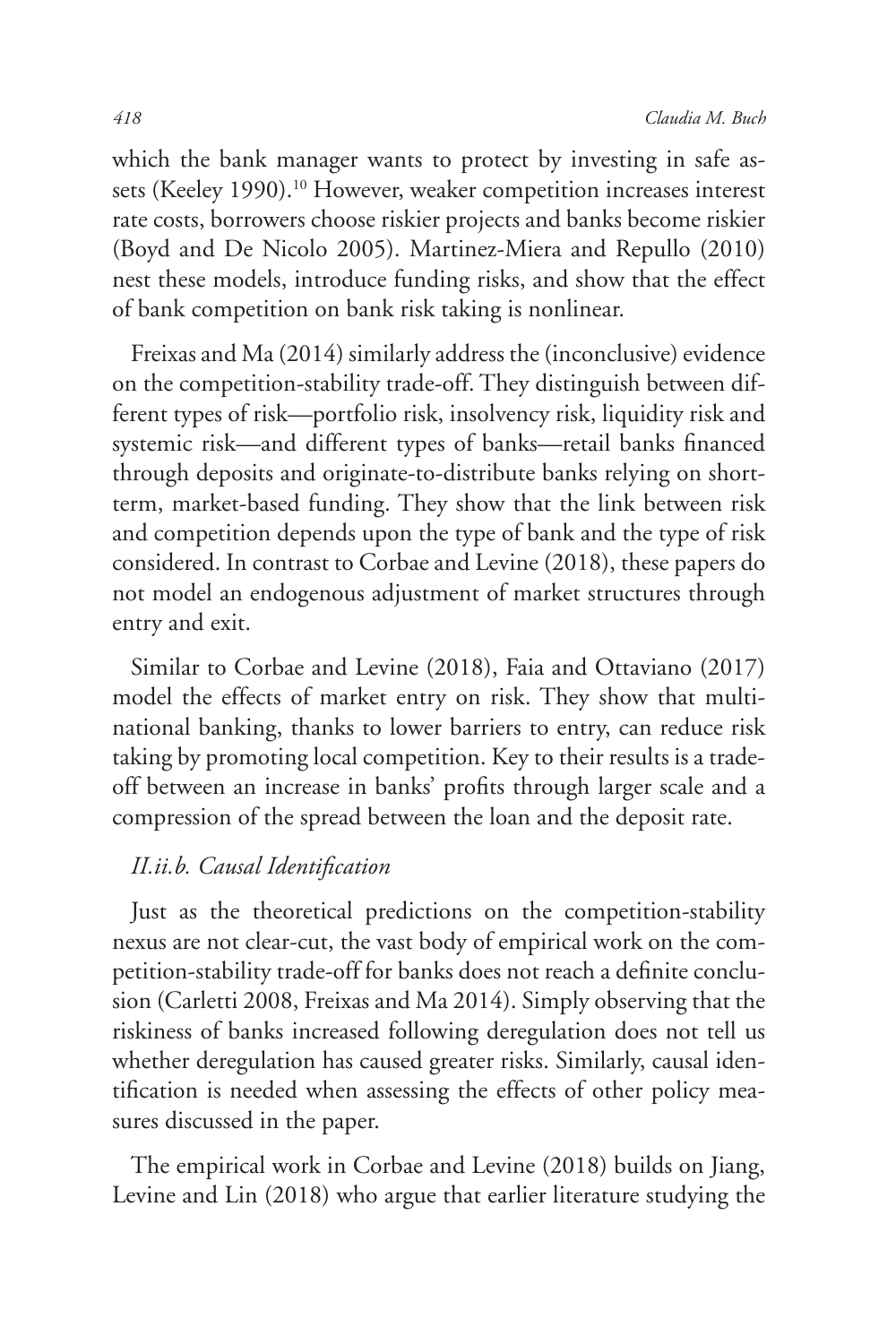competition-stability trade-off for banks does not properly account for exogenous changes in bank competition.<sup>11</sup> They use an identification approach which combines information on the deregulation of bank entry across U.S. states with information on pre-existing structures of bank holding companies. They construct a bank-specific, exogenous, proxy for the degree of competition: the competitive pressure faced by each bank holding company is calculated by using the distance between its subsidiaries and states which deregulate entry. This measure differs across banks and time, which allows both state-year and bank fixed effects to be included in the empirical model. This identification can be used to test the implications of the model concerning changes in competition but not—as stated by the authors—implications concerning other policy measures.

Risk is measured using the standard deviation of daily stock returns and market-based measures of systemic risk. The proxy used in this paper, the "importance of institutional investors," follows a small previous literature (O'Brien and Bhushan 1990; Freudenberg, Imbierowicz, Saunders and Steffen 2017).

Using these measures, Corbae and Levine (2018) find that competition reduces banks' profit margins and charter values. Bank risk increases. Mitigating agency problems reduces risk. In this sense, the results are in line with recent work for the National Banking Era in the United States in the 19th century (Carlson, Correia and Luck 2018).12 Yet, other research studying the effects of intrastate branching in the 1920s and 1930s finds that branch banking increased the stability of banking systems (Carlson and Mitchener 2009).

Overall the empirical results are in line with the predictions of the theoretical model. In future work, it would be interesting to explore the exact channels through which these effects run, the effects of different policy measures, and the robustness of results with regard to alternative proxies of competition and risk. This includes an extension to indicators of bank risk which do not require market data because, in some countries, relevant parts of the banking system are not traded on the stock market.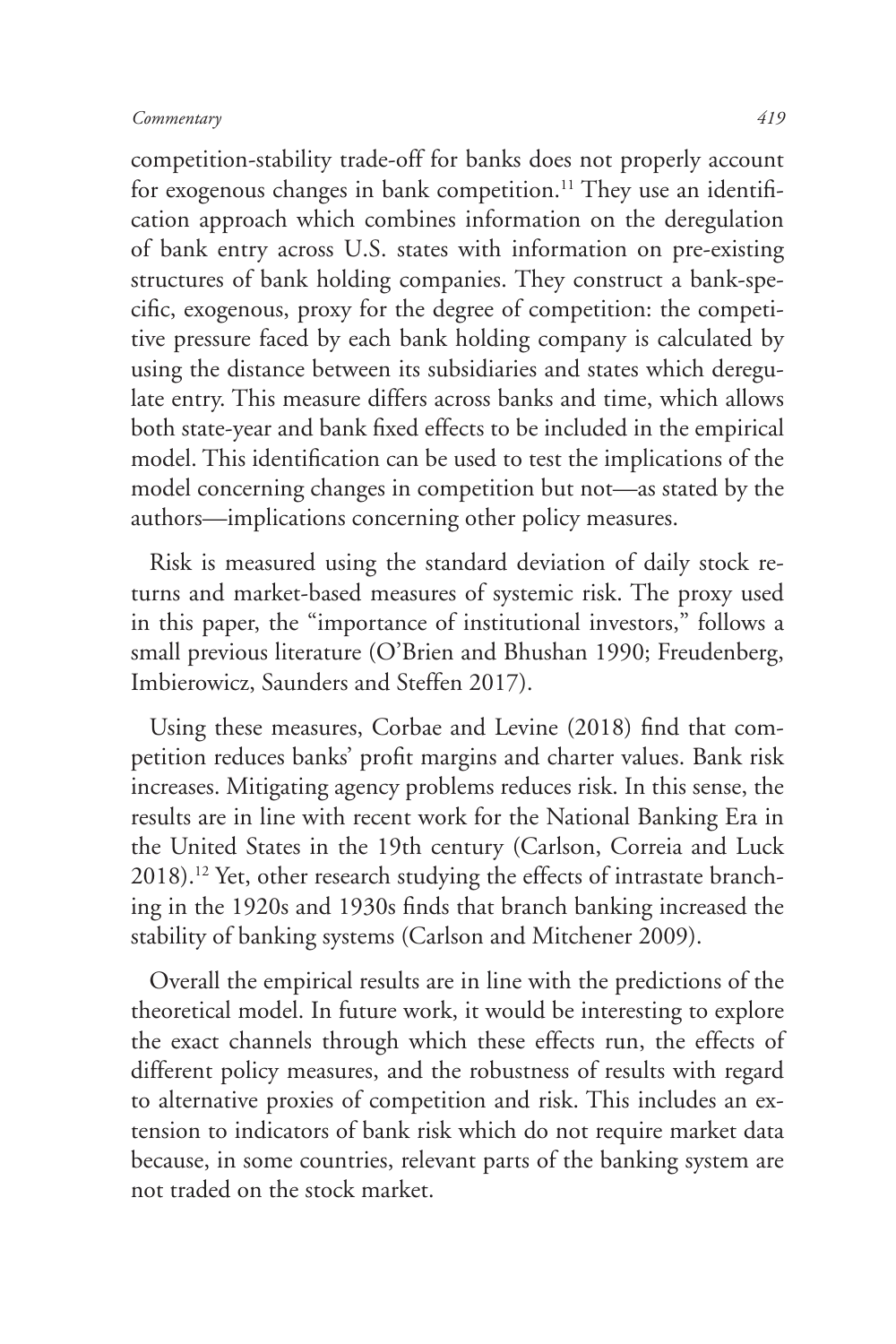## *II.ii.c. Framework for Assessing the Effects of Reforms*

The link between competition and stability is of key concern for policymakers. Post-crisis, G-20 leaders agreed upon financial sector reforms which aim at making the financial system more resilient and stable. In 2017, the Financial Stability Board (FSB) developed a framework for the ex-post assessment of financial regulatory reforms (FSB 2017). The framework has three main objectives: (i) causal impact assessment (attribution), (ii) identification of relevant heterogeneities across countries, financial institutions, and reform areas, and (iii) identification of general equilibrium effects. The FSB framework focuses on empirical methodologies.

Changes in the competitive structure of banking markets are a key channel through which the reforms affect resilience. Assessing the effects of reforms thus requires a conceptual framework which links competition and stability in a dynamic setting. Corbae and Levine (2018) provide elements of such a complementary framework: shortterm versus long-term effects, effects of policy packages, intended and unintended effects of reforms. The paper can provide useful guidance for the modeling of policy evaluations. Assessing the robustness of its qualitative and quantitative implications is thus important.

Take the example of a change in capital requirements. The model by Corbae and Levine (2018) shows how different policy measures interact and how their individual effects are magnified. Generally, tighter leverage requirements reduce risk taking, and these effects are more pronounced in more competitive markets and when banks are better governed. These interactions and potential nonlinearities need to be taken into account when assessing the effects of leverage requirements.

## **III. Comment 1: Does the Model Match Key Stylized Facts?**

The empirical analysis of the paper is confined to the United States. Results are based on Call Report data, which are used to match empirical and theoretical moments. The focus on U.S. data raises the question of the extent to which the stylized facts and the empirical results generalize beyond the United States. The following charts show trends in banking systems across G-7 countries since the early 2000s.<sup>13</sup>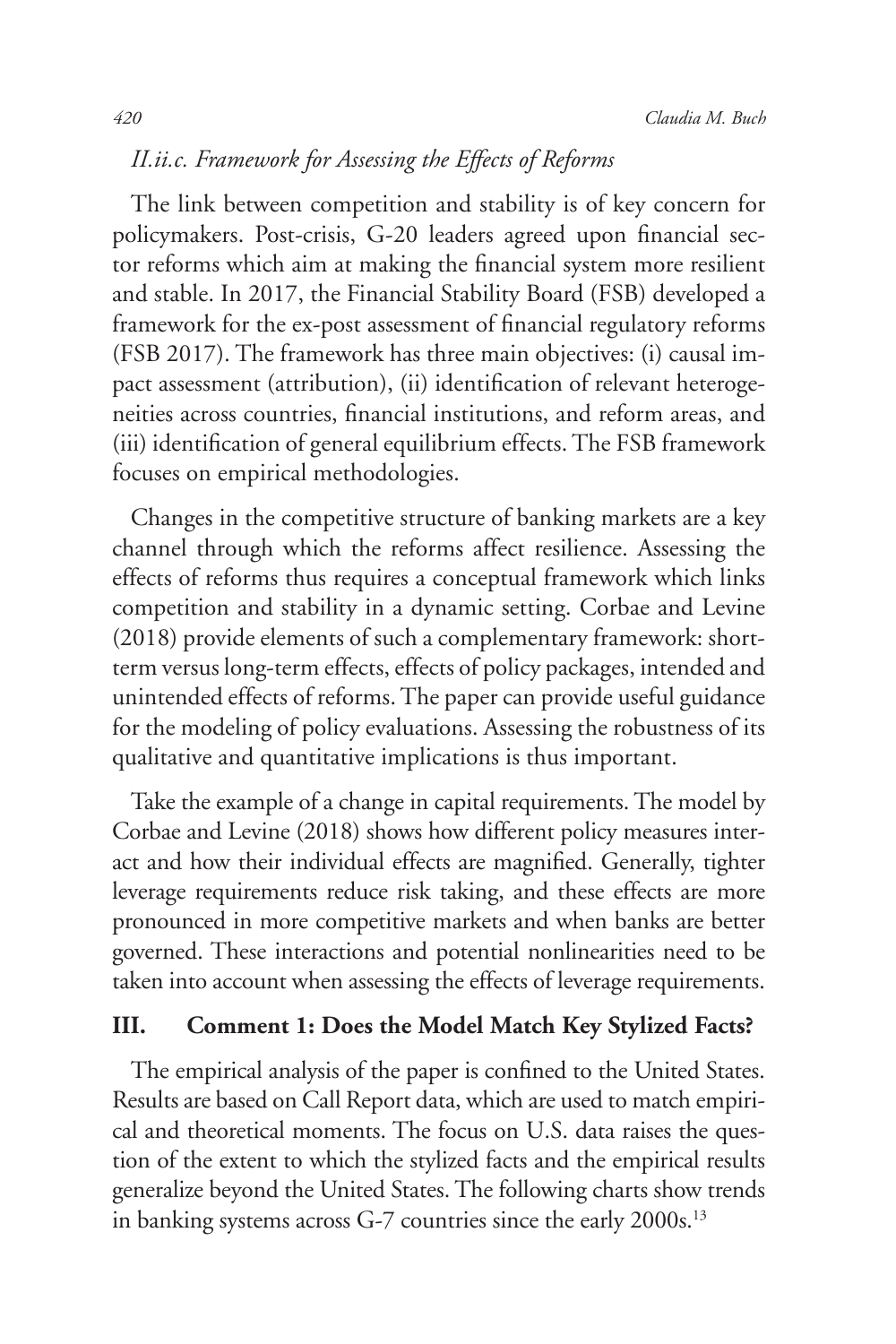While banking systems are better capitalized than they used to be, time trends in terms of market structure and competition differ across countries. This is not surprising, given differences in initial conditions, different policy responses, and different shocks. Applying the insights of the model to different countries would thus be an interesting avenue for future work.

## *III.i. Activities of Banks*

In terms of the share of banking system assets relative to total assets of the financial system, the U.S. financial system is not very representative of the G-7. Banking system assets are less important in the United States (about 20 percent of total assets) compared with European countries (about 60-70 percent of assets) (Chart 1).

Zooming in on the banking system alone, the United States looks more similar to other G-7 countries, with about 50 percent of assets being loans (Chart 1). Out of total loans, about 38 percent in the United States and 27 percent in the euro area are loans to business—about one-quarter are housing loans.<sup>14</sup> Focusing on corporate loans in the theoretical model thus captures a relevant part of banks' activities, and it would be interesting to discuss whether analyzing mortgages that often grow dynamically and trigger financial stability risks would change the overall message of the paper.

In future work, it would be interesting to see which of the implications of the model are driven by the specific assumptions on the modeling of competition and frictions. For example, Corbae and Levine (2018) assume imperfect competition on the liability side (competition for deposits) but asset demand (the projects) is infinite for any quality level. Corbae and D'Erasmo (2018), in contrast, assume that there is imperfect competition for loans. Also, maturity transformation and modeling the wholesale funding market may matter, in particular, for other G-7 countries, where the share of deposit funding for banks is lower than in the United States (Chart 1). These features might be important for the analysis of capital requirements. For example, Mankart, Michaelides and Pagratis (forthcoming) show that a tightening of capital requirements has stronger effects on bank failures for small banks than for large banks because small banks have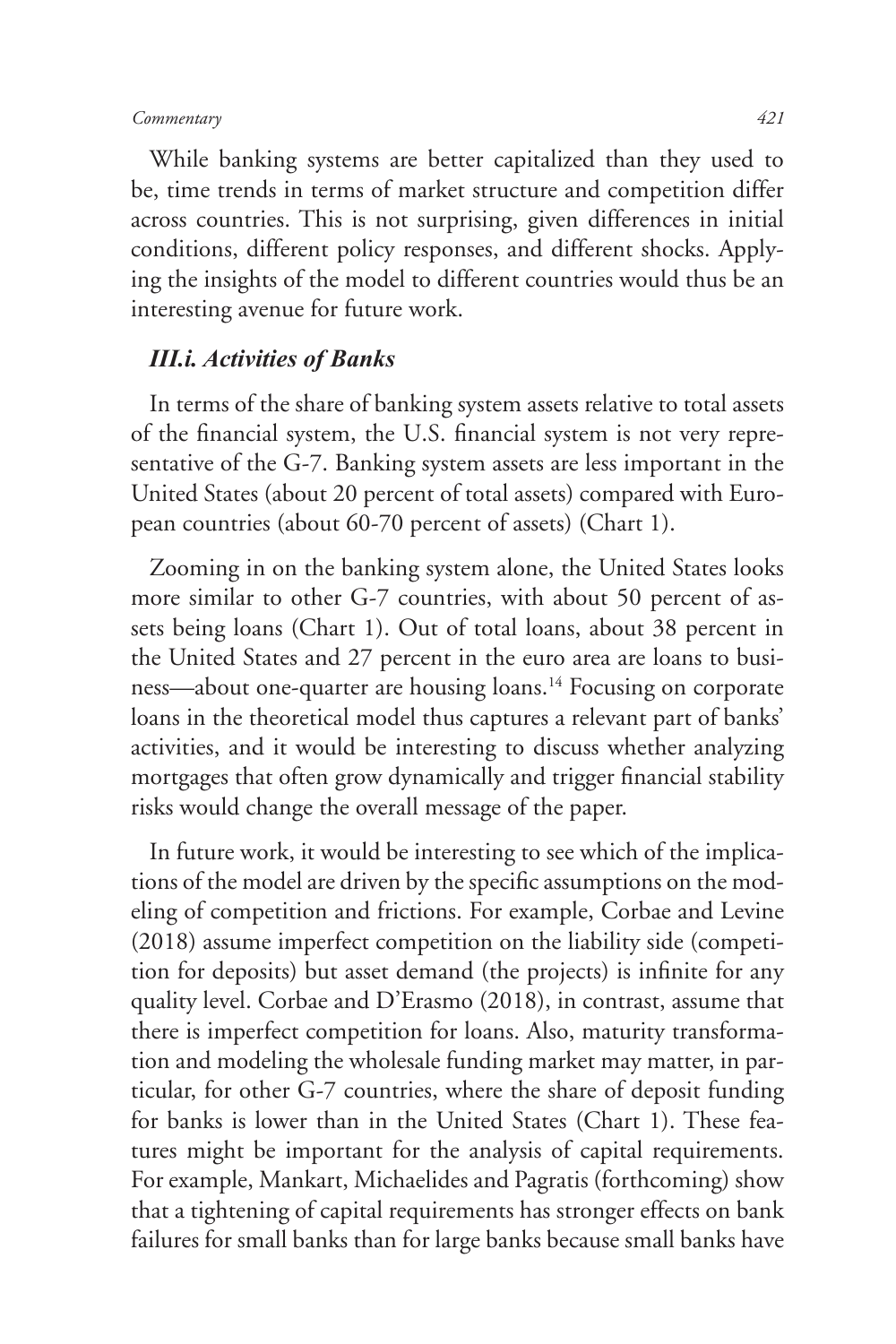

## **Chart 1 Banking Activities**

1 Excluding central bank

Year-end Figures in Percent

Source: CGFS Structural changes in banking after the crisis, Jan 2018.

less access to wholesale funding markets. Generally, modeling liquidity risk could be an interesting extension of the model (Carletti 2008, Carletti and Leonello 2018).

#### *III.ii. Competition*

The model is calibrated assuming a rather high degree of concentration of  $1/N = 0.33$  or  $N = 3$  at the state level as a benchmark. The assumption is that all banks have the same size and that the number of banks is relatively small. Yet even the largest five banks in the United States account for only about 40 percent of the market (Chart 2). Generally, banking markets have a very skewed size structure in which a few, large banks dominate (Bremus, Buch, Russ and Schnitzer forthcoming). It would thus be interesting to discuss whether alternative modeling strategies (Stackelberg competition, for instance, as in Corbae and D'Erasmo 2018) would yield similar results.

In addition, trends in competition are not homogeneous across countries and indicators. Banking systems in most G-7 countries have become more concentrated over the past 20 years (Chart 2) except where concentration was high to begin with. Moreover, focusing on domestic competition is a reasonable assumption for the United States, but perhaps not for other markets. In terms of

<sup>2</sup> Excluding deposits with banks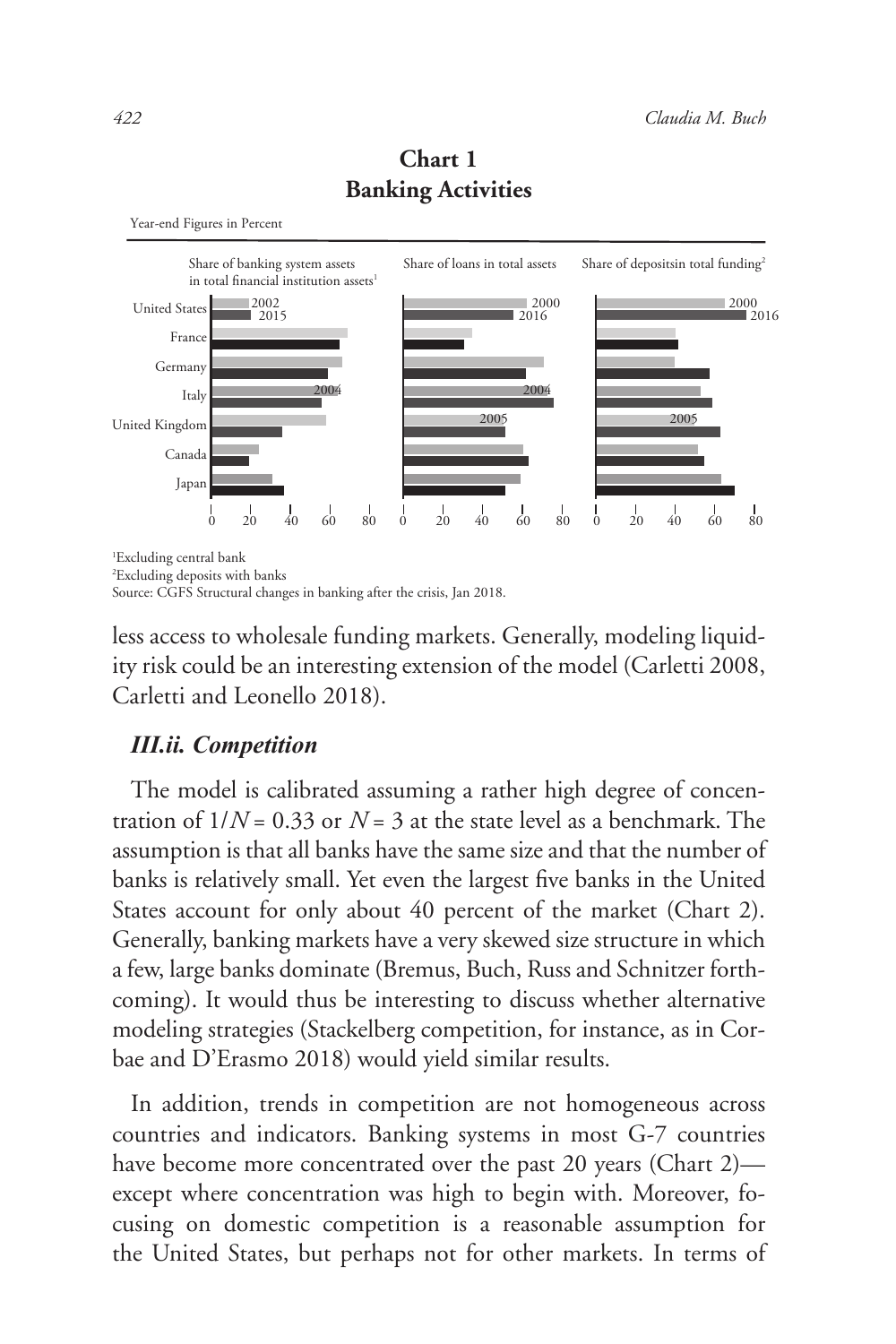

## **Chart 2 Banking Competition**

Sources: CGFS Structural changes in banking after the crisis, Jan 2018; BIS, World Bank via Bloomberg and Bundesbank calculations.

market shares of foreign banks, there is great variation across G-7 countries—from less than 5 percent in Germany and Japan to around 50 percent in the U.K. (Chart 2).

## *III.iii. Stability*

The capitalization of banking systems has increased in all countries. This increase is more pronounced when looking at Tier 1 capital in percent of risk-weighted assets than regulatory capital relative to total assets (Chart 3A). This reflects the decline in average risk weights in most countries except the United States (Chart 3A). It would thus be interesting to analyze to what extent results for a risk-insensitive leverage ratio carry over to regulations based on a risk-weighted capital ratio.

Turning to risks, nonperforming loans increased due to the crisis and declined afterward—with the notable exception of Italy, reflecting structural weaknesses and low growth (Chart 3B). Z-scores, and thus a more forward-looking measure of bank risk, indicate a decline in risk (Chart 3C). Indicators of systemic risk—measured, for example, by the propensity of a financial institution to be undercapitalized when the whole system is undercapitalized—have peaked in the crisis (Chart 3D). Notwithstanding general trends, these measures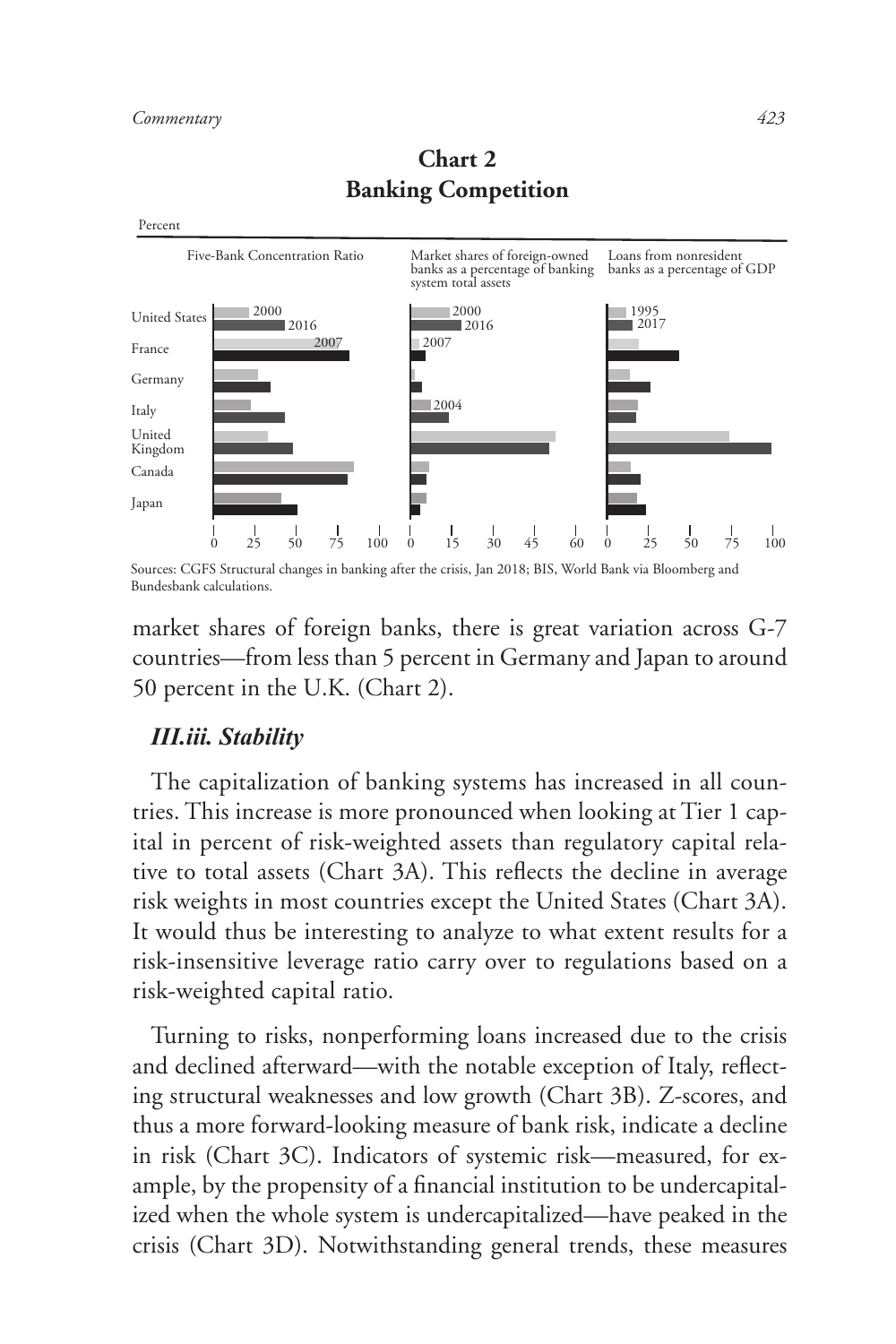## **A: Bank Capital\* Chart 3 Stability**



0 5 10 15 20 \*These data can be subject to significant measurement differences across countries Source: CGFS Structural changes in banking after the crisis, Jan 2018. 0 20 40 60 80



**B: Nonperforming Loans\***

\*These data can be subject to significant measurement differences across countries Sources: CGFS Structural changes in banking after the crisis, Jan 2018.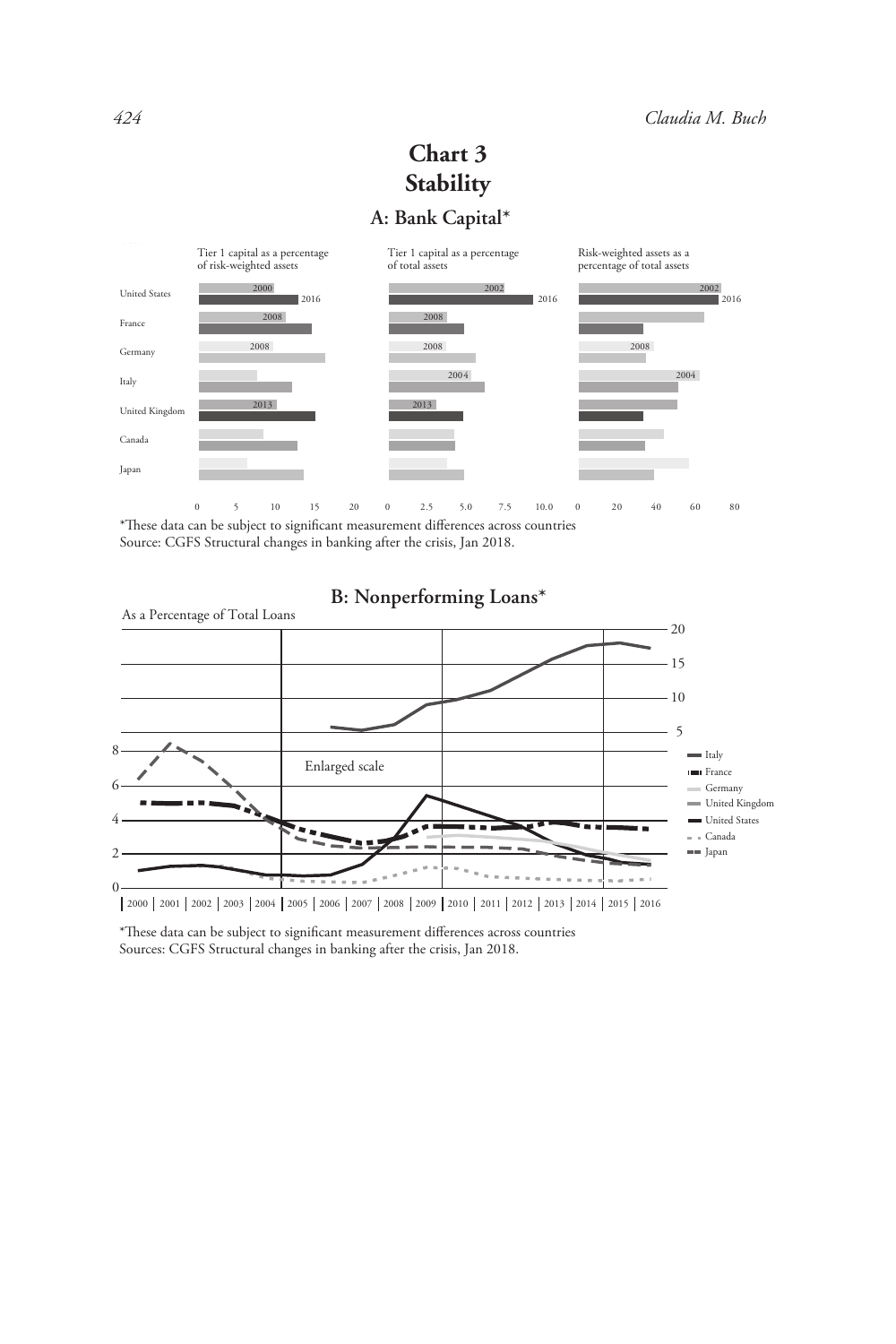



**D: Global Systemic Risk by Country\***

\*Expected capital shortfall faced by the country's financial corporations in a potential future financial crisis Source: The Volatility Laboratory of the NYU Stern Volatility Institute (https://vlab.stern.myu.edu).

<sup>\*</sup>Estimated as (return on assets + equity/assets)/standard deviation of return on assets Source: The World Bank, Financial Structure Database, July 2018.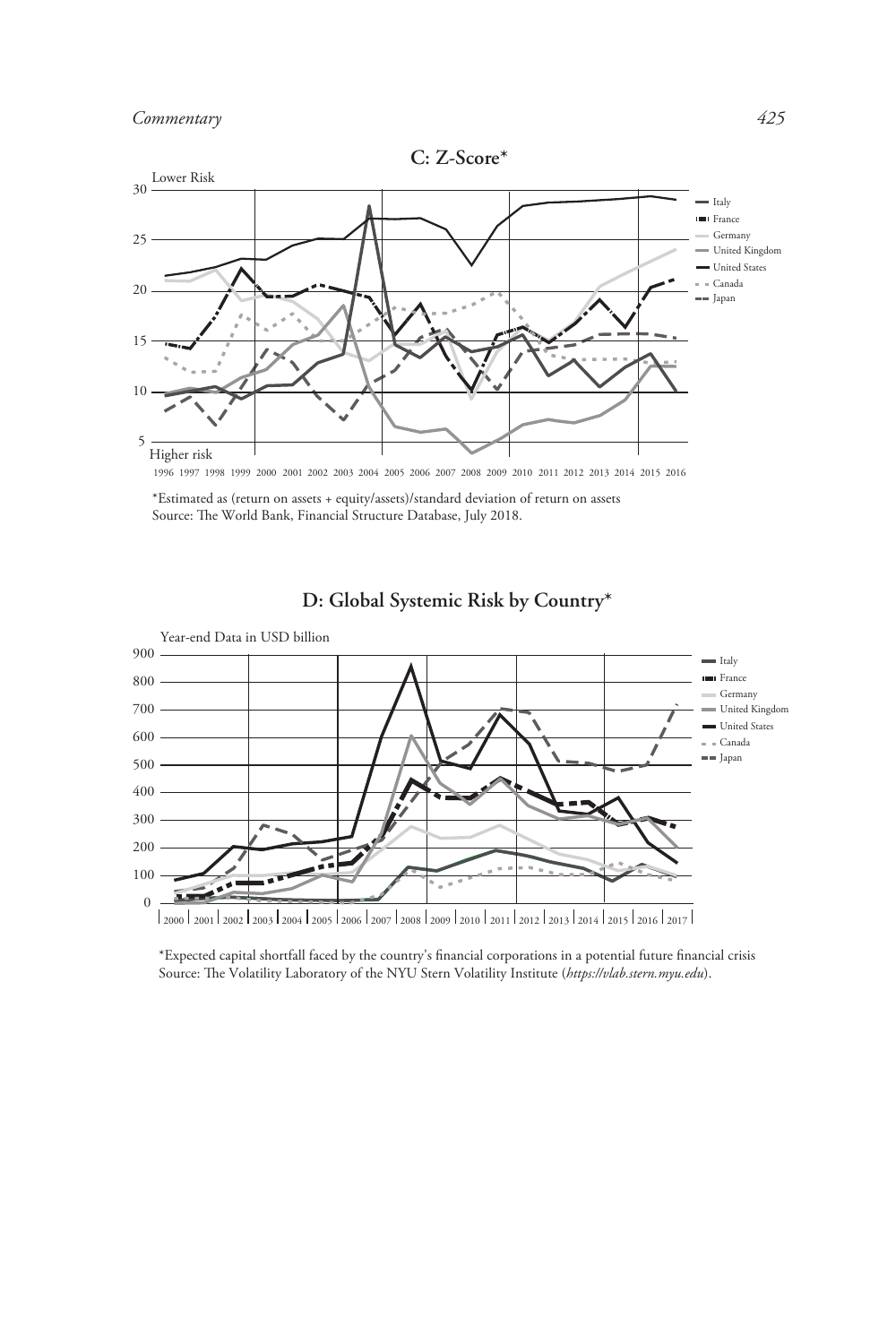are of course highly sensitive to the modeling of (tail) risks and the propagation channels within the financial system, which limits the forecasting potential of systemic risk measures.

### *III.iv. Efficiency and Profitability*

In the model, the efficiency of banks does not change over time, which is in line with the existing empirical evidence. Philippon (2015) measures the efficiency of financial intermediation by looking at the ratio of financial income to assets. He finds that, for the United States, the annual costs of financial intermediation of 1.5-2 percent of intermediated assets have been rather stable over time. European data for the period 1950-2007 likewise supports the claim that the unit cost of financial intermediation did not decrease over the period, except in France (Bazot 2017).

Chart 4 shows that both return on assets and net interest margins have been higher in the United States than in the other G-7 countries since the financial crisis. Net interest margins have tended to come down, a trend that was already visible before the crisis. The decline in interest margins would be consistent with increased competition. But tighter capital requirements work into the opposite direction: they drive the economy closer to the planner's optimum and raise shortterm profitability and equity valuations because of a decline in risks.

This shows that interpreting changes in bank profitability requires a conceptual framework integrating the competitive structure of markets, distortions due to government guarantees, and risk taking incentives.15, An interpretation of increasing profitability of banks as increased franchise value (in an accounting sense) can be misleading if (implicit) government guarantees have not been taken into account (Atkeson, d'Avernas, Eisfeldt, and Weill 2018). Similarly, measures of the costs of capital of banks can have misleading interpretations in periods where tail risk is growing (Kovner and van Tassel 2018). Moreover, high bank profitability can be a leading indicator of systemic risk building up in the system (Meiselman, Nagel and Purnanandam 2018).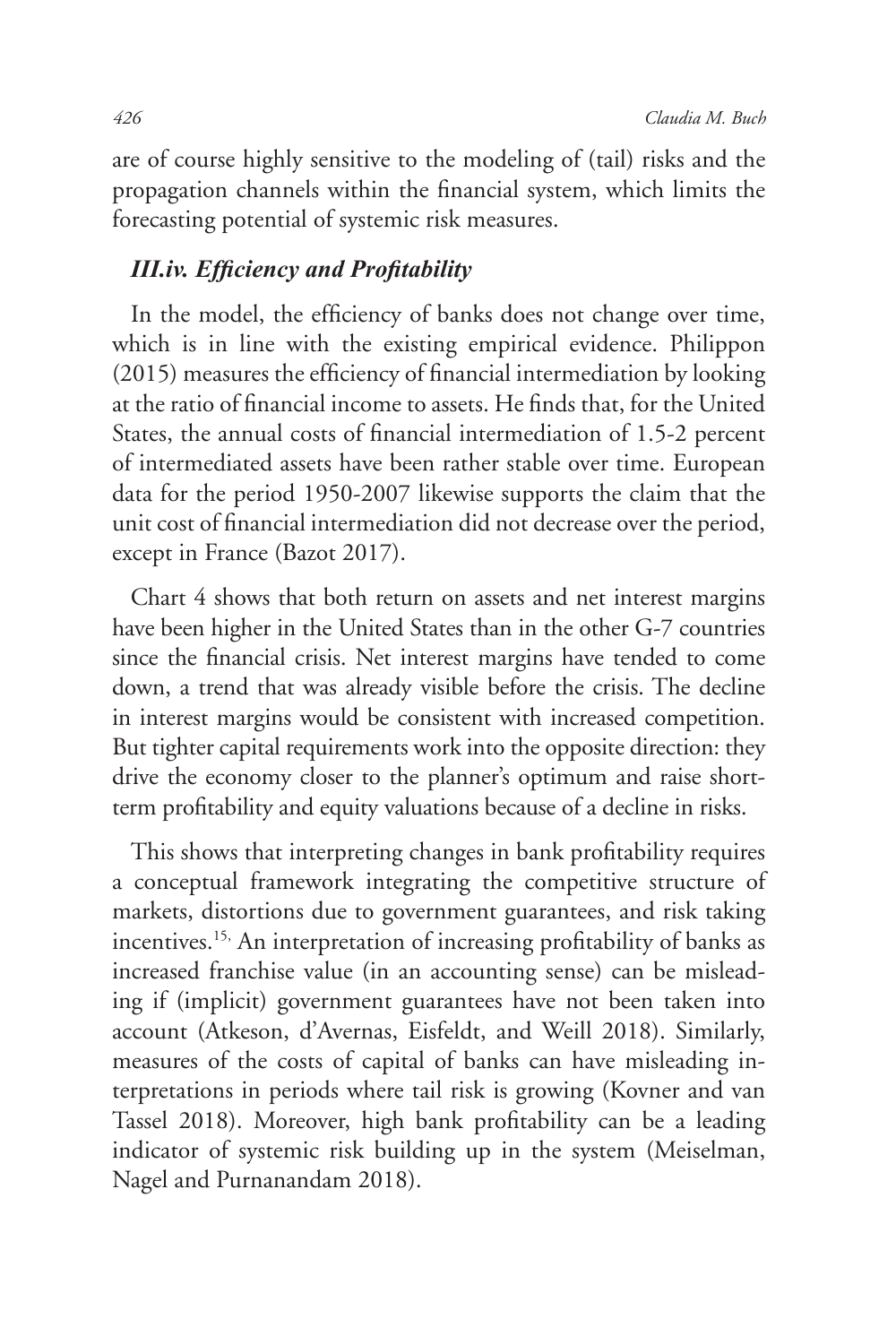

# **Chart 4**

## *III.v. Compensation*

Managerial incentives are a key element of the theoretical model, yet it is difficult to obtain cross-country data on compensation practices. The FSB regularly reports on its Principles for Sound Compensation Practices, but the reports contain no comparative quantitative information across countries (FSB 2017). For European banks, information on "high earners" is provided by the European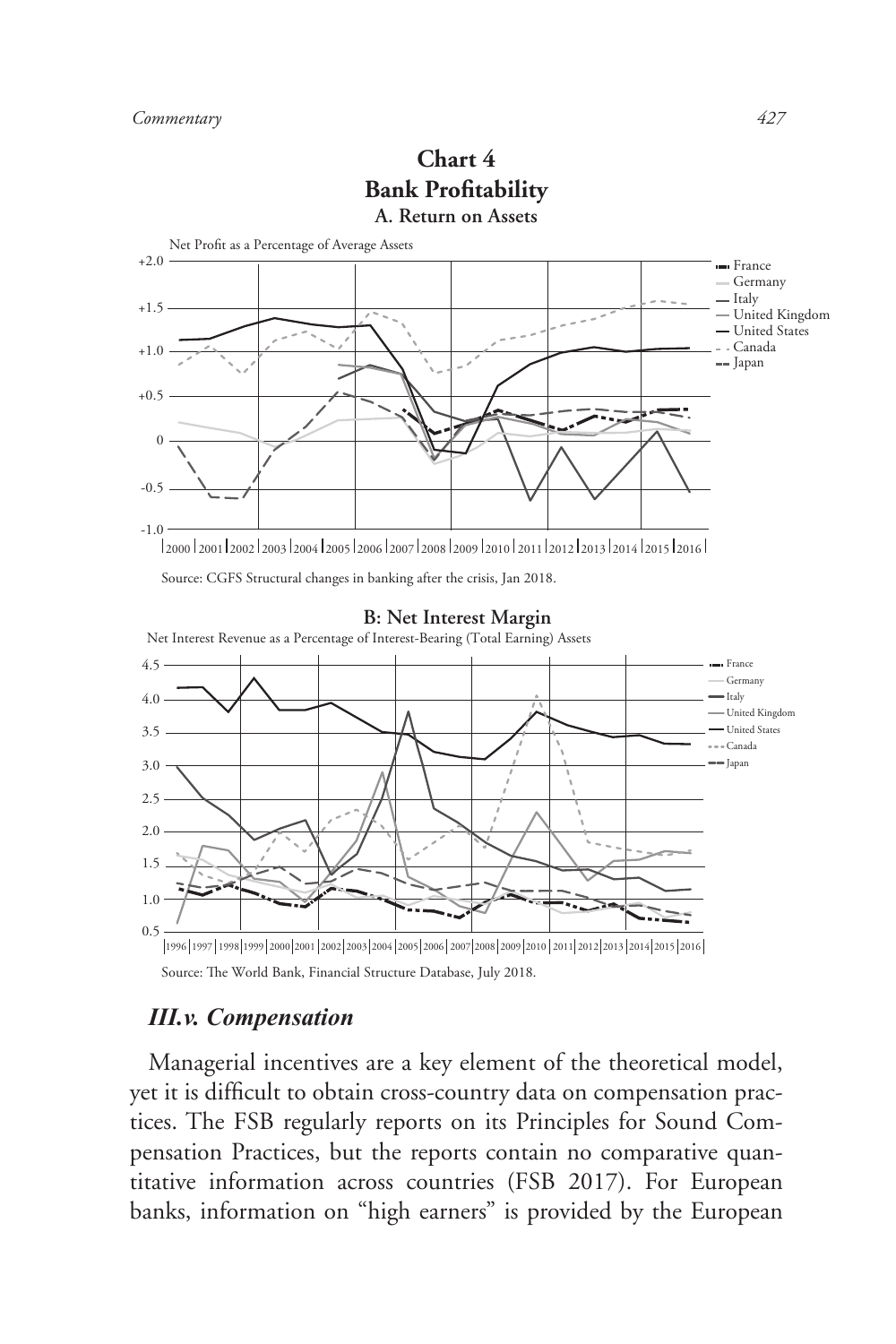Banking Authority (EBA 2017a, 2017b). The EBA data provide detailed information on compensation practices across countries. They also show the multidimensional aspects of managerial incentives which are difficult to capture in a single indicator.

## **IV. Comment 2: What Are Implications for Policy?**

Market dynamics in the banking industry can have implications for financial stability. If not enough financial institutions exit the market, this can lead to overcapacity and excessive risk taking, weaken profitability and limit banks' ability to rebuild buffers following negative shocks. In this sense, competition and financial stability are two sides of the same coin. This raises the questions as to how macroprudential policy should take the competition-stability nexus into account and whether there is need for coordination across policy areas.

## *IV.i. Macroprudential Policy*

In terms of implications for macroeconomic policies, the paper discusses monetary policy: an expansionary monetary policy lowers the costs of funds while profitability increases. In the long run, this induces entry, thereby increasing competitive pressure and encouraging risk taking.16

This link between monetary policy and stability highlights the potential role of macroprudential policy. Risks to financial stability can arise if the distress of financial institutions threatens the proper functioning of the financial system in terms of the allocation of resources and risks (Hellwig 2018b). Such externalities are insufficiently accounted for by individual market participants. Macroprudential supervision thus complements microprudential supervision (and monetary policy).

Generally, the link between competition and financial stability depends on the nature of the shock and risk-taking incentives at the level of the individual firm.<sup>17</sup> In a highly concentrated banking system, in which a few banks dominate, an idiosyncratic shock hitting a large financial institution can have repercussions for the entire system (granularity effects or "too big to fail").18 But a decentralized and weakly competitive banking system populated by many small banks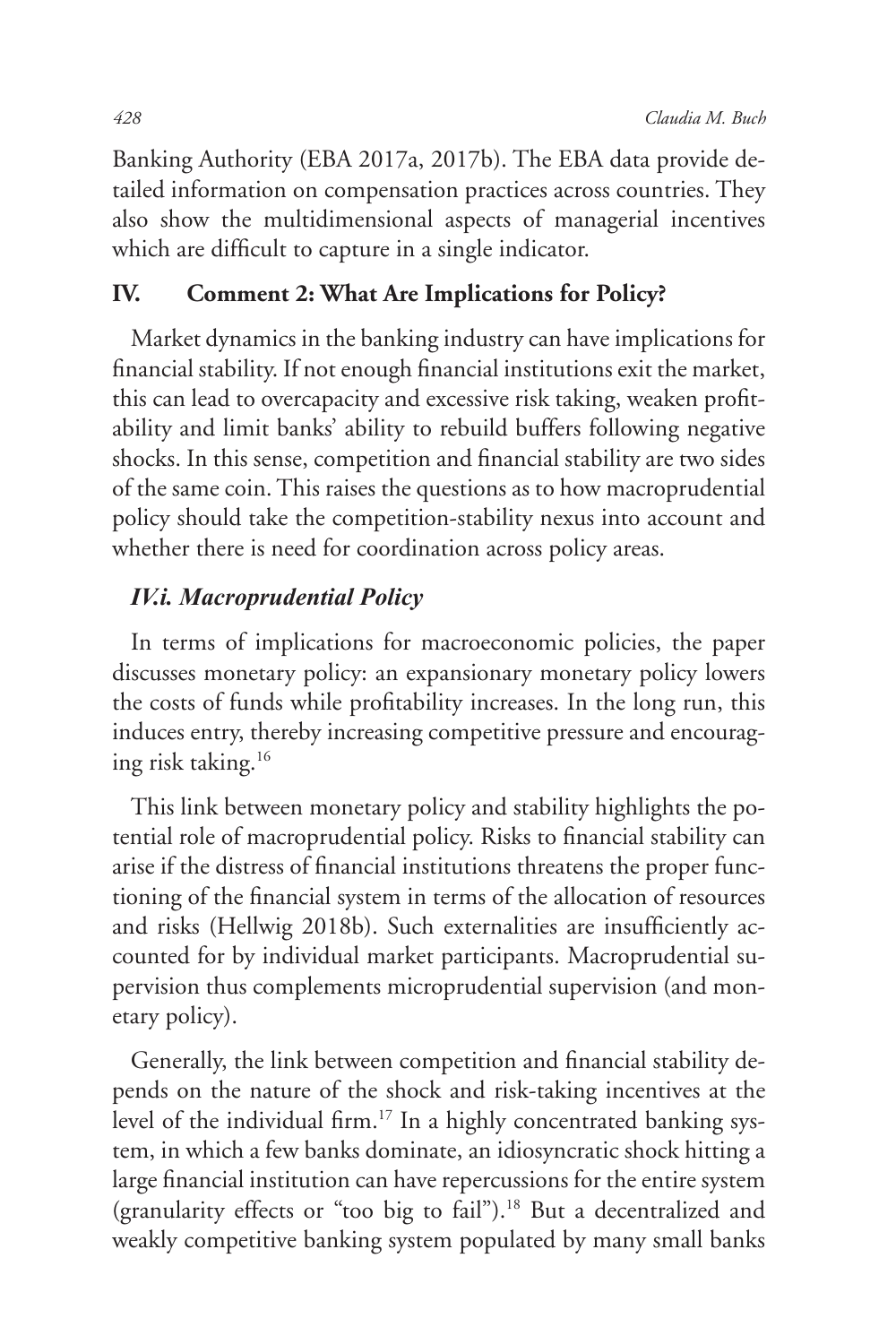may have destabilizing features as well. If many smaller banks are exposed to the same (macroeconomic) risks, this may create systemic instability as well ("too many to fail").

A priori, regulation of individual banks—the focus of microprudential regulators— does not explicitly take the competitive structure of markets into account. Microprudential banking regulation aims at individual banks' and their behavior given exogenous risks. It is conceptionally not designed to provide information about industrywide feedback mechanisms. Macroprudential regulation can take a system-wide perspective, which raises a number of questions. Is a microprudentially optimal capital requirement in the model also optimal from a macroprudential perspective? Do the two coincide or do they differ, i.e. can there be a conflict between the two? Are there policy measures that unambiguously improve the competitionstability trade-off, irrespective of the structure of banking systems? A recent Bundesbank study shows that a tightening of capital requirements reduces (systemic) risk, measured by CoVaR and bank stock market volatility (Eickmeier, Kolb and Prieto 2018).

## *IV.ii. Regulating Management Compensation*

In addition to capital regulation, Corbae and Levine (2018) study the effects of executive incentives which encourage bank executives to focus on the long-term franchise values of banks. Policy measures which reduce myopic behavior can reduce excessive risk taking. Moreover, policy measures interact: lowering barriers to competition and improving private governance mechanisms can be welfare improving.

Managerial incentives certainly matter for individual institutions' risk taking, and, ultimately, financial stability.19 Yet, whether and, if so, which restrictions on management compensation enhance financial stability is difficult to assess for three reasons.

First, it would be interesting to analyze in more detail why private contracts would fail to address the model's agency problems and why policy interventions are warranted. In principle, the incentives of owners and managers could be aligned through private contracts.<sup>20</sup> Yet, such contracts may fail to internalize systemic risk externalities.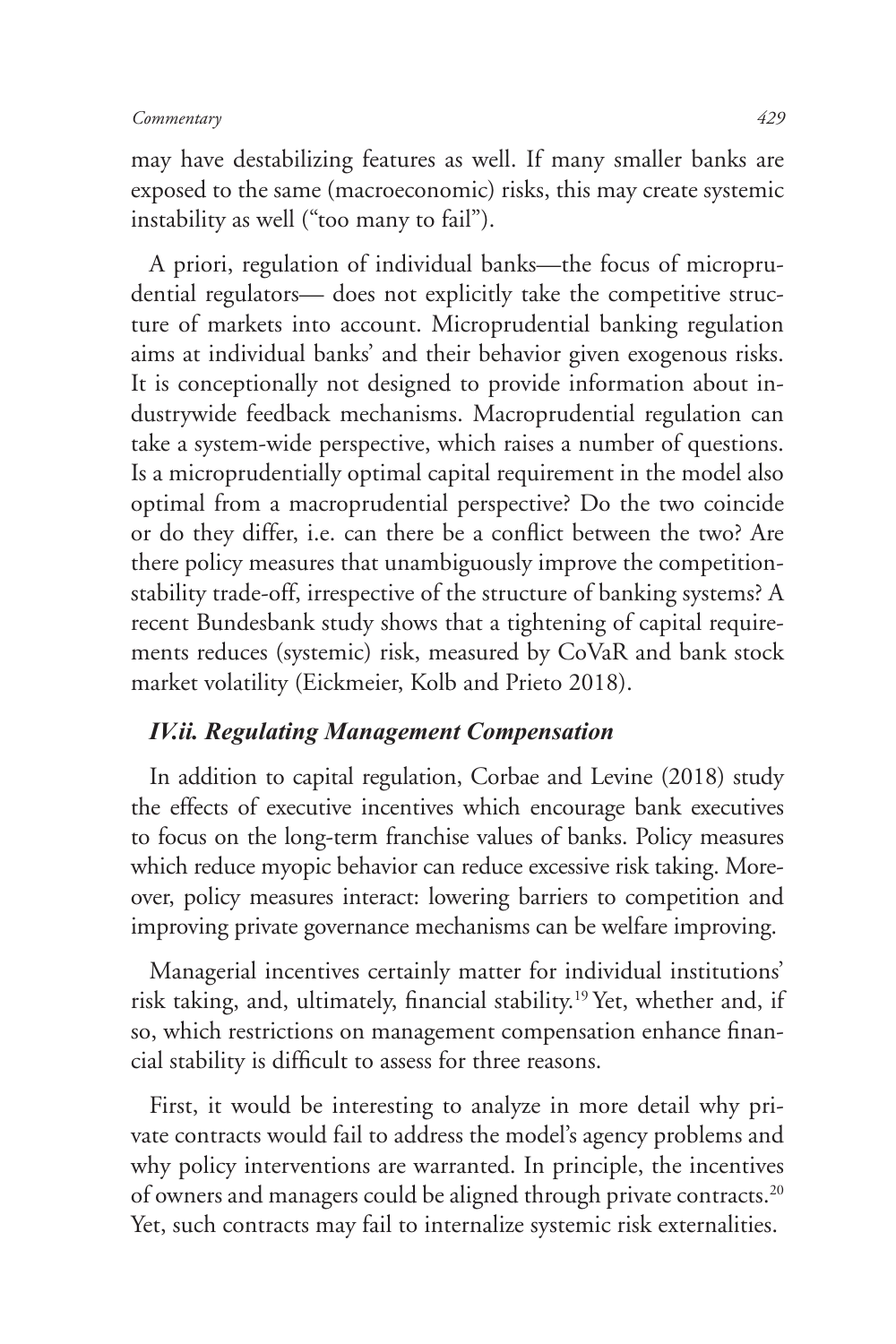Second, guidelines for compensation models may be interpreted as a regulatory "approval" of certain contractual features or governance mechanisms. Given that regulation of executive pay is complex and can hardly rely on a single indicator, regulatory arbitrage, indemnification, and evasion strategies may become an issue. If many banks rely on the same governance models, commonality of responses to shocks might be the result. A financial system might actually be more stable if different governance models coexist and if incentive systems are not fully aligned across institutions.

Third, as reforms of compensation schemes have been the focus of national and international policy initiatives, more data are accumulating that can help to assess the effects of different regulatory approaches. Recent work on caps on bonus payments in the EU shows that banks complied with these regulations by increasing fixed compensation and lowering maximum variable compensation (Colonnello, Koetter and Wagner 2018). The caps tended to increase idiosyncratic risks with no adverse effects on banks' ability to attract high-quality managers.

## *IV.iii. Policy Interaction*

One motivation for the paper is the tension between financial stability and competition policy. Assessments of the welfare implications of competition in banking may indeed differ according to policymakers' viewpoints. Competition authorities care about implications for market concentration and market power; monetary authorities are interested in the implications of competitive structures in banking for the transmission channels of monetary policy; fiscal authorities may consider the implications for taxation and public safety nets; microprudential supervisors assess the stability of individual banks.

The paper thus stresses the importance of dealing with policy trade-offs (p. 4) which requires coordination of policies across different authorities with different objective functions. The new rules for the recovery and resolution of banks in Europe can serve as an example, as they explicitly address such trade-offs. The Bank Recovery and Resolution Directive (BRRD) is, in principle, distinct from competition law.<sup>21</sup> At the same time, its objective is to allow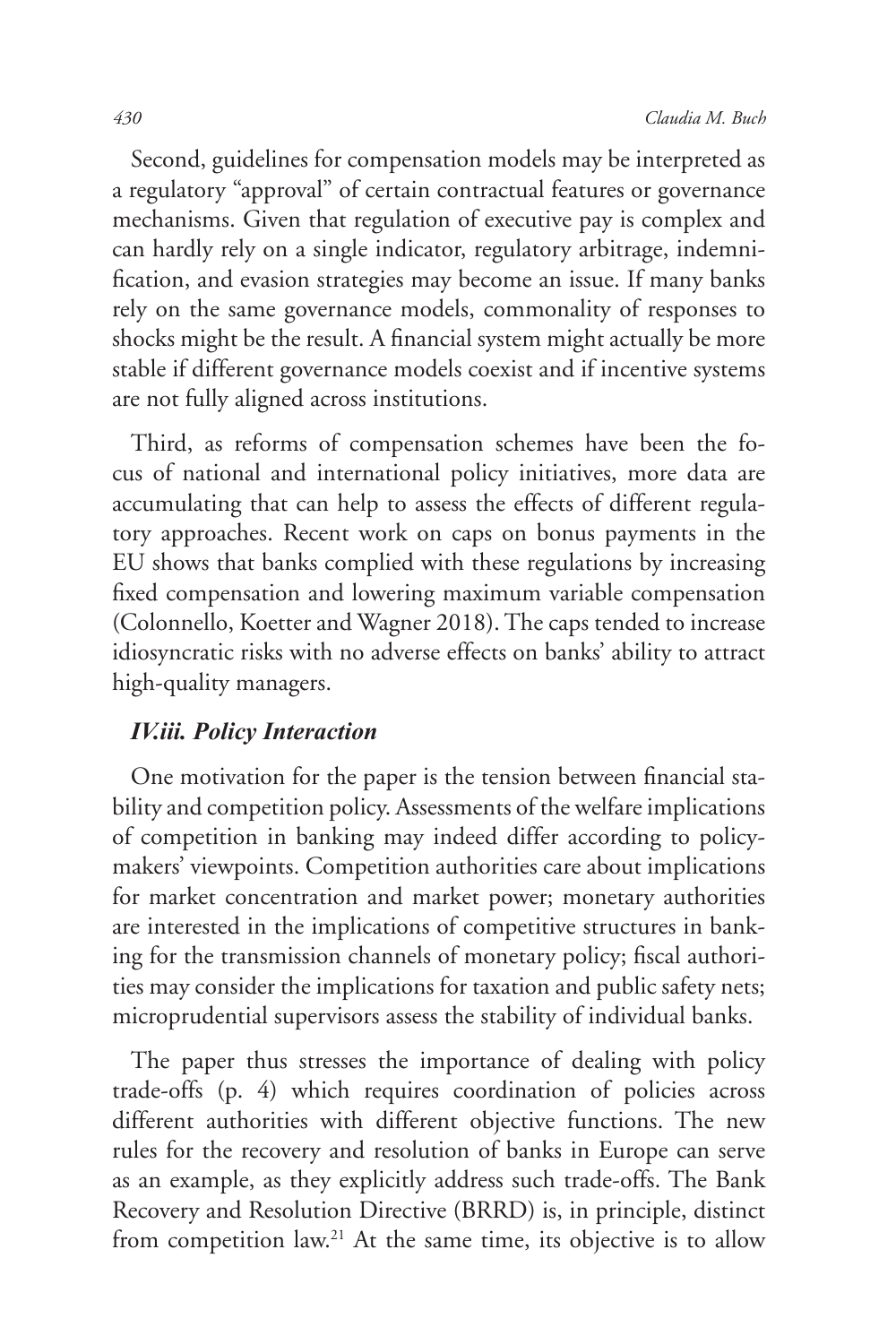banks to be liquidated and eventually to be resolved without recourse to taxpayers' money. This should reduce competitive distortions resulting from implicit subsidies. Use of the bail-in instrument under the BRRD is explicitly linked to competition policy: public support for financial institutions is, according to EU competition legislation, permitted only if a bail-in of creditors would not be proportionate or if it would threaten financial stability.<sup>22</sup>

Different authorities—resolution and competition authorities thus interact, each operating within clearly defined mandates. Balancing the different objectives may, at times, seem cumbersome and bureaucratic. But the work by Corbae and Levine (2018) shows the importance of taking aspects of competition into account when designing regulation which addressing frictions on financial markets. Rather than restricting competition in order to enhance stability, well-designed regulatory measures can ensure that increased competition need not come at the expense of financial stability. In a similar vein, Carletti and Smolenska (2017) argue that viewing financial regulations through the lens of competition theory and enhancing cooperation between different authorities can be beneficial.

## **V. Comment 3: How to Model Macroeconomic Dynamics and General Equilibrium Effects Empirically?**

Market dynamics—entry and exit of banks—are at the heart of this paper. Yet, like most of the earlier literature, the empirical part takes deregulation as a one-off event: deregulation is proxied through the lifting of branching restrictions in a particular year, there are no anticipation effects and dynamics are not studied explicitly. The focus is on the implications of competition on charter value and risk, not lending. Yet there is good reason to believe that lead and lagged effects of entry (de)regulation do matter. Similarly, changes in capital regulation have dynamic effects on financial stability and macroeconomic aggregates, including the provision of credit (Eickmeier, Kolb and Prieto 2018).

Anticipation effects are likely because deregulation of entry does not happen overnight. Policy changes are discussed extensively in parliaments, with actual outcomes being affected by lobbying (Rajan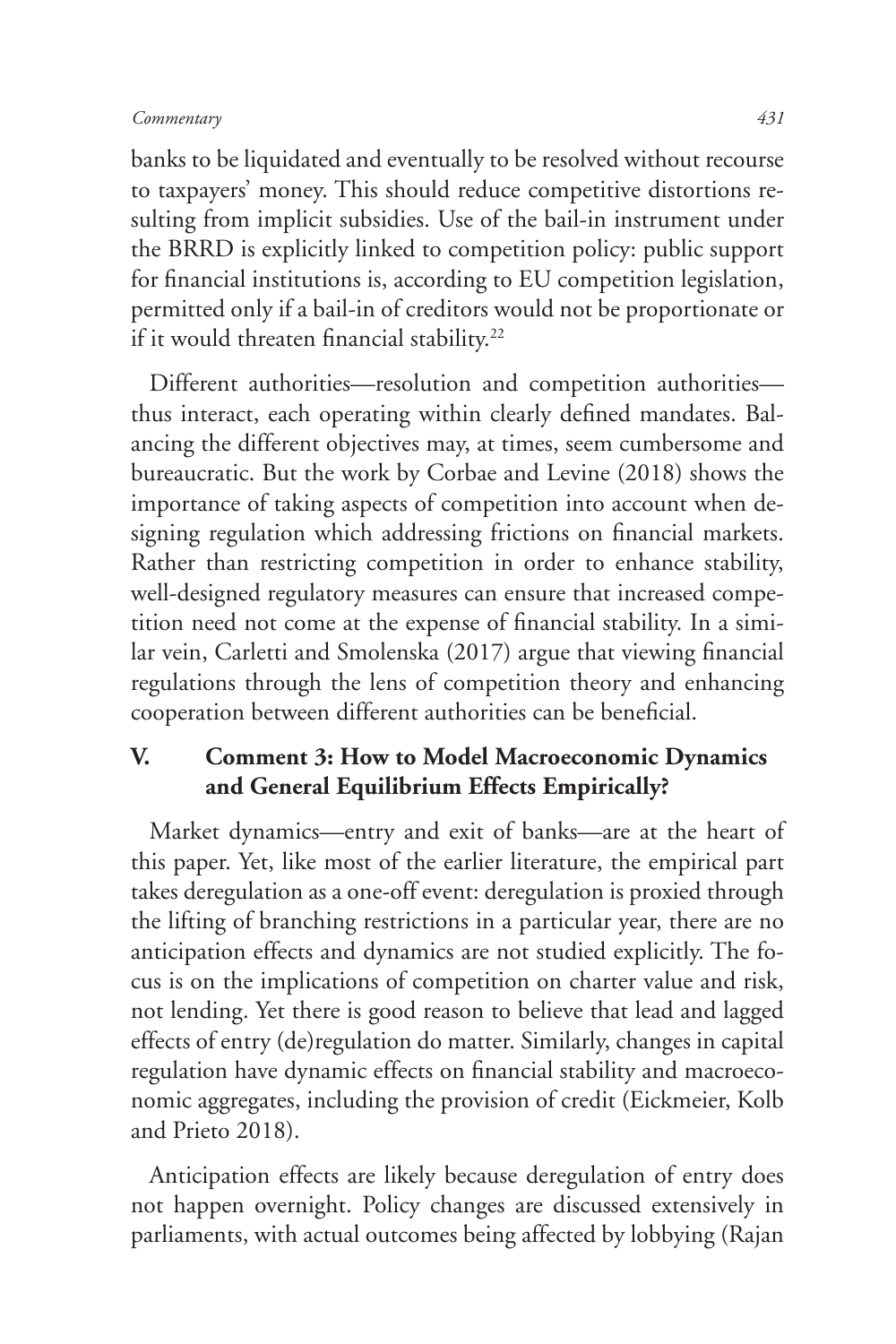and Ramcharan 2016). Banks can adjust behavior prior to the actual liberalization date. One strategic response could be that banks try to deter entry by increasing credit provision in local markets preemptively.<sup>23</sup> Similarly, deregulation of entry changes the structure of regional banking markets, and banks will gradually adjust to the new environments.

Using similar data on deregulation to Corbae and Levine (2018), Buch, Eickmeier and Prieto (2018) assess the effects of banking competition on macroeconomic dynamics in the United States. Using state-level data and panel local projections, we investigate the dynamic effects of deregulation events on the macroeconomy. We find that these events were anticipated, leading to a temporary boom in economic activity and lending. We then analyze to what extent the monetary transmission has changed with greater competition in the banking industry. In line with the predictions of the model, a monetary policy tightening is found to have sizeable adverse effects on economic activity, house prices and loans in more competitive environments. Effects on prices are unchanged.

Finally, it would be interesting to explore the implications of the model in periods of unconventional monetary policies and with regard to the cross-border transmission of policies. Recent work by the International Banking Research Network (IBRN) shows that the effects of monetary policy in lending crucially depend on the type of monetary policy instruments, the openness of economies, and the structure of domestic banking markets.<sup>24</sup>

## **VI. Concluding Remarks: Improving the Transfer of Knowledge Between Research and Policy**

Corbae and Levine have an important message: More competition can yield a "double dividend" in terms of efficiency and stability but only if accompanied by good policy design. Policy interventions are needed: More intense competition alone increases efficiency but also fragility. They also show that bringing insights from competition theory into the analysis of financial stability and into an assessment of financial sector reforms is crucial.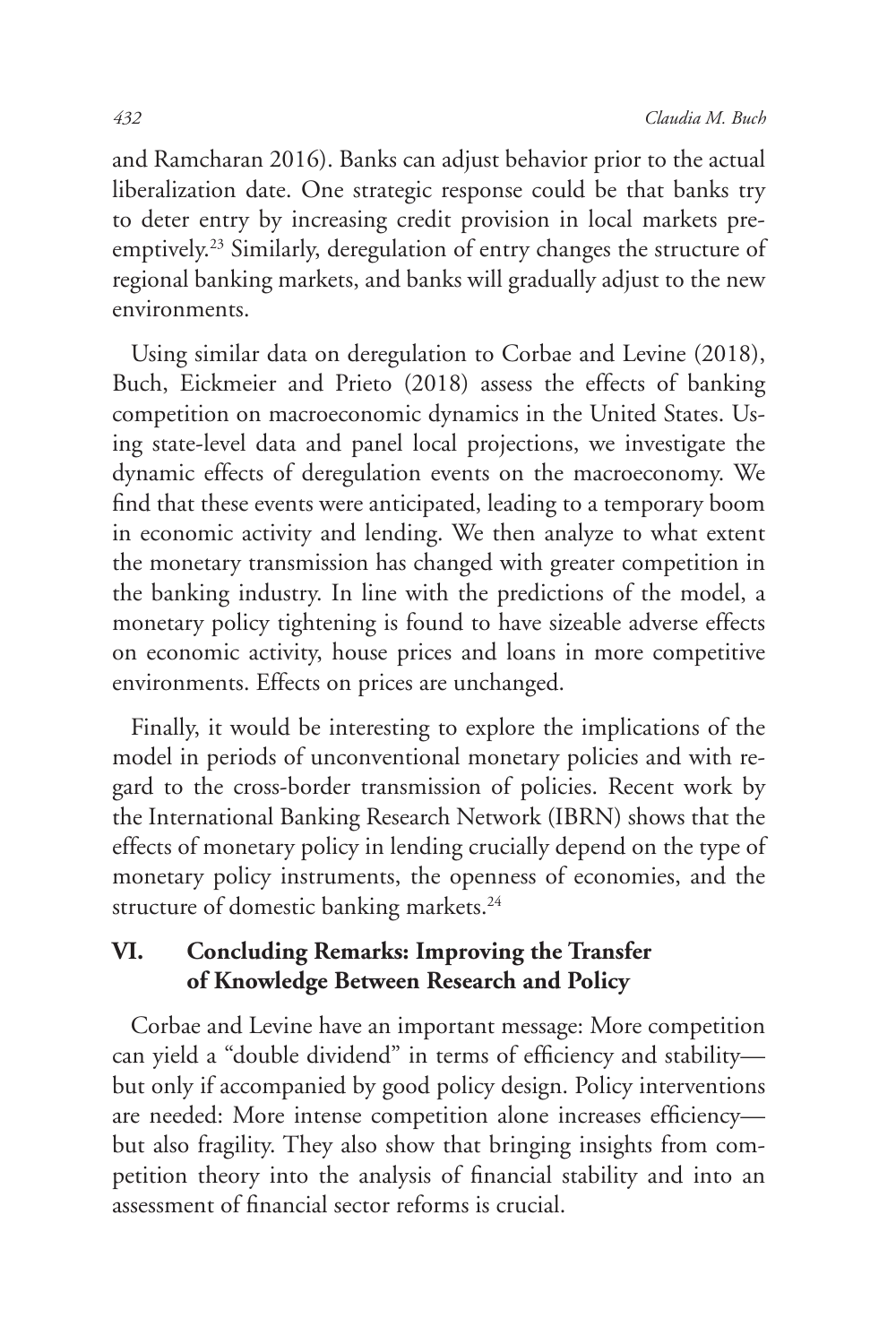Understanding the competition-stability trade-off is important from an academic point of view. It is—arguably—even more important for policymakers and regulators. Insights from the vast body of literature on the issue, from policy evaluations, from replication studies, and from good meta-analyses provide useful inputs into policy decisions. Much is at stake: Flawed policy decisions which lead to excessive risk taking and distort market structures can have high costs to the taxpayer.

The work by Corbae and Levine (2018) is an important step toward an improved analysis of the competition-stability nexus. Testing the robustness of their implications across countries and markets empirically, and analyzing the robustness of the theoretical mechanisms, will be an important project going forward. In order to make this—and related—work more accessible, the infrastructures for information need to be improved.

Given the significant technological changes that have occurred over the past few decades in terms of accessing, filtering and providing information, it is surprisingly difficult to access reliable information on analytical work in the field. The vast body of theoretical and empirical literature that is available on regulation, bank risk, bank competition, or management compensation is has been the subject of standard literature reviews. Library systems provide information on JEL codes and keywords, but much relevant information for policymakers is not coded systematically.25

Unlike in other disciplines, repositories of evaluation studies that provide a systematic overview of relevant literature are largely lacking in economics. A centralized collection of (evaluation) studies can reduce the costs of obtaining relevant information for all stakeholders. A repository can ease access to evaluation studies. Other fields, such as development economics or medicine, have established repositories in order to collect and structure the available evidence.<sup>26</sup> New technologies can reduce the costs of setting up and maintaining such repositories.

An additional gap in the information infrastructure concerns consistent cross-country data that allows trends in competition and stability of banking markets to be assessed. The indicators of market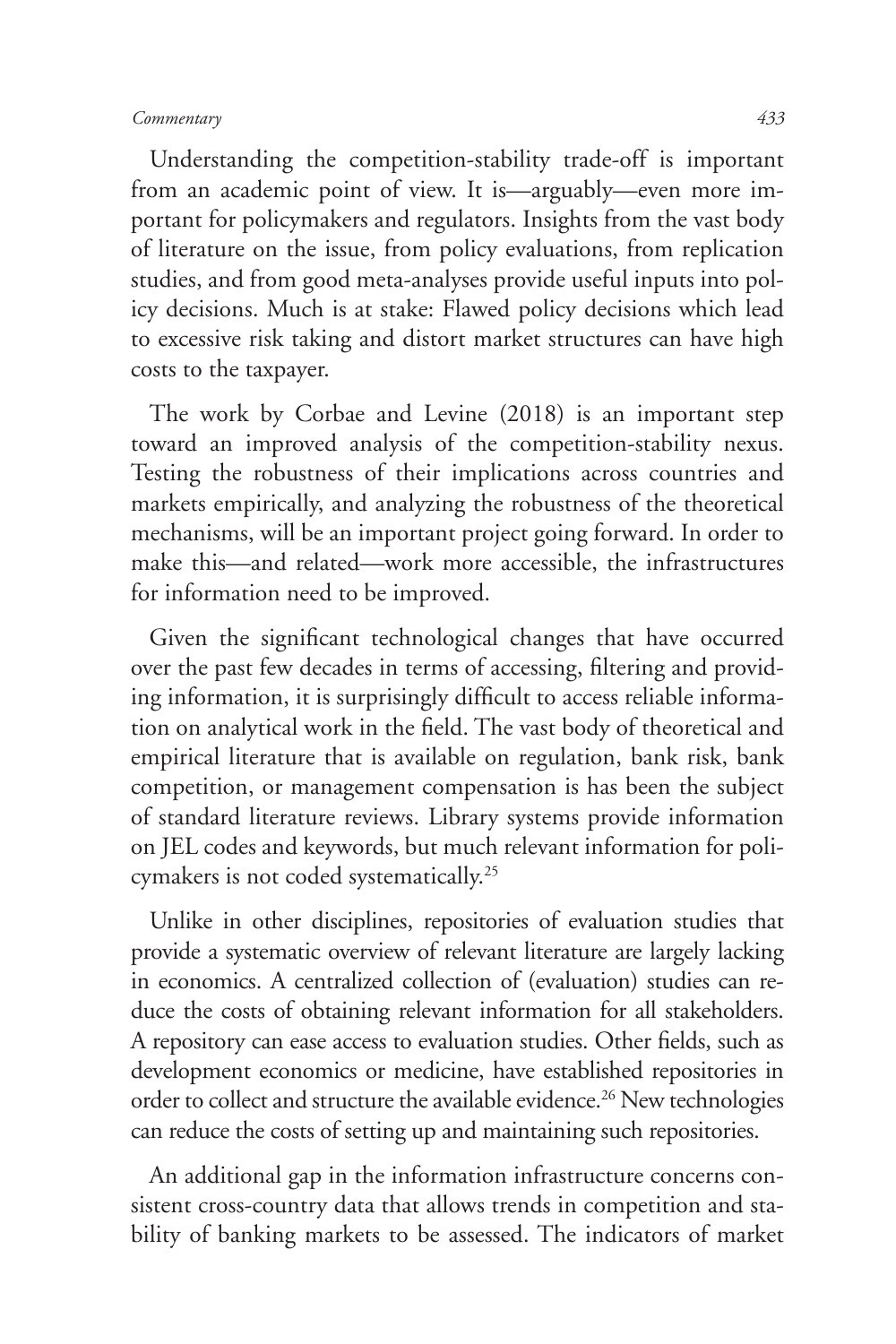structure that (macroprudential) authorities may want to monitor include the degree of competition and market power across business lines and regions, market dynamics in terms of entry and exit, the degree of concentration of a system, the degree of connectedness and information on new players such as fintechs and bigtechs. Enhanced information sharing between supervisors and competition authorities can be particularly fruitful, given the link between competition and financial stability (Carletti and Smolenska 2017).

There are a number of useful initiatives. The World Bank provides information in its database on financial structures and global financial development, while the Bank for International Settlements has recently compiled new data on the structure of banking systems.<sup>27</sup> Often, the indicators used in these datasets are based on private sources of information. These databases could benefit from being based on supervisory information and by being more tightly linked to indicators that are relevant for financial stability surveillance. Moreover, some information which is relevant from the point of view of the present paper—such as information on compensation schemes and governance models—is not included at all.

In addition to information on activities of financial institutions, information on relevant regulations is needed, including macroprudential regulation and capital account measures across countries. Recent work by the IMF on a macroprudential database is an important step forward, but more needs to be done to improve the data and to learn from analytical work based on these data.<sup>28</sup>

Author's Note: I would like to thank Kartik Anand, Elena Carletti, André Ebner, Sandra Eickmeier, Cornelia Kluge, Phillipp J. König, Jochen Mankart, Felix Noth, Esteban Prieto, Katheryn Russ and Benjamin Weigert for most helpful discussions on and contributions to an earlier draft. All errors and inconsistencies are my own.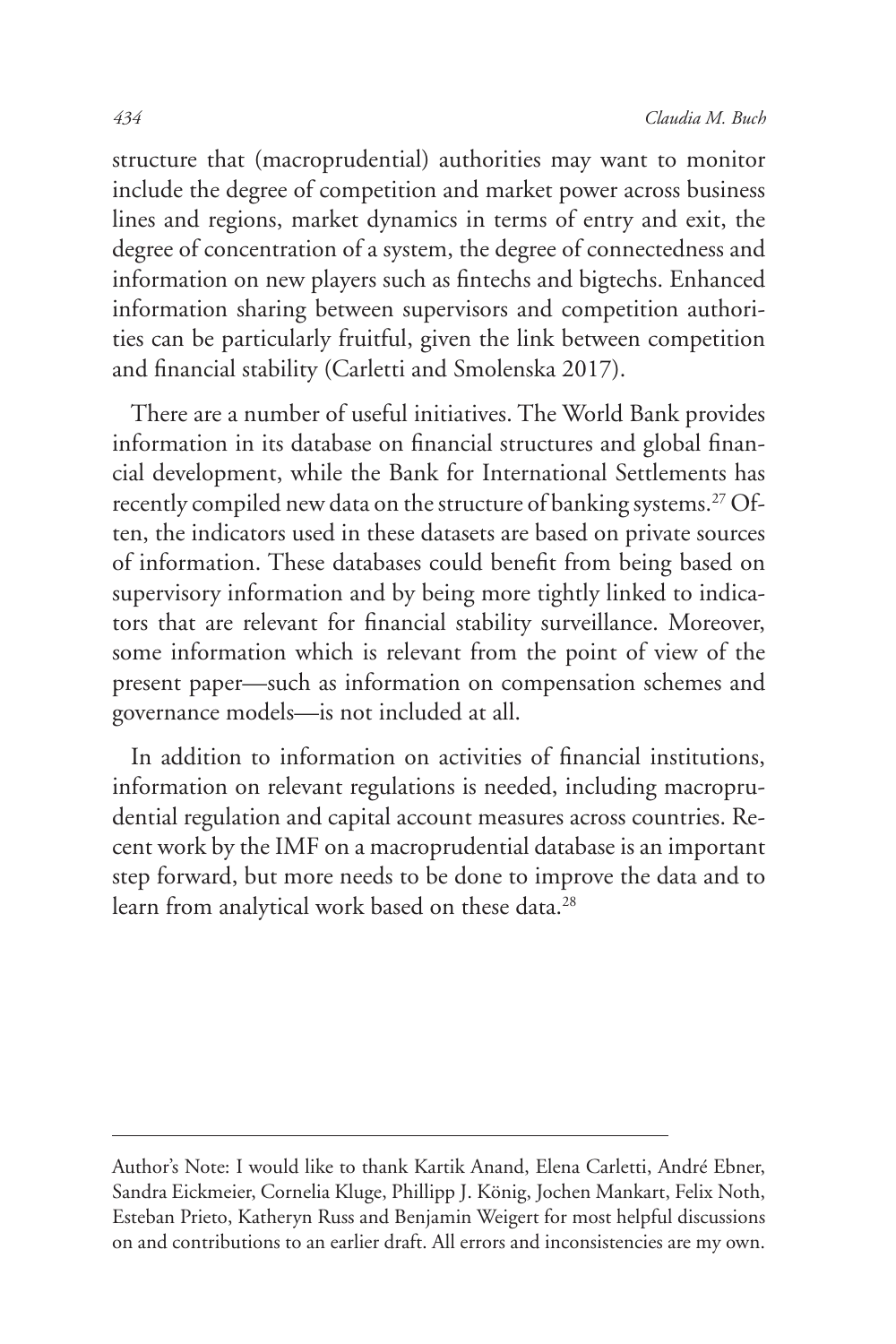#### **Endnotes**

<sup>1</sup>In the United States, the number of new banks entering the market declined from more than 100 annually between 1990 and 2008 to fewer than two in 2009 through 2013 (Adams and Gramlich 2014). The authors attribute most of this decline to weak macroeconomic conditions and low interest rates.

2 For early discussions of systemic risk, see Borio (2003), Crocket (1997) or Hellwig (1998).

<sup>3</sup>See Shambough (2012) for an analysis of the European case.

4 Buch and Goldberg (2017) summarize evidence from the International Banking Research Network (IBRN) on the cross-border spillovers of prudential policies. These results show a significant degree of heterogeneity, including the reallocation of market shares across banks and countries.

5 See the declaration of the Pittsburgh Summit in 2009: *http://www.fsb.org/wpcontent/uploads/g20\_leaders\_declaration\_pittsburgh\_2009.pdf .*

6 See Bolton and Oehmke (2018) for a theoretical analysis of resolution strategies (multiple versus single point of entry) for global banks.

7 See the 2017 FSB Report "Financial Stability Implications from FinTech" *(http://www.fsb.org/2017/06/financial-stability-implications-from-fintech/).* 

8 Entrepreneurs are not explicitly modeled. In that sense, banks do not intermediate funds between savers and investors, and there is no risk diversification across entrepreneurs.

9 The income of households, for example, is exogenous.

10For theoretical models supporting this mechanism, see Allen and Gale (2004); Hellmann, Murdock and Stiglitz (2000); Keeley (1990); Matutes and Vives (2000) or Wagner (2010).

<sup>11</sup>A related paper by Goetz, Laeven and Levine (2016) finds that banks which are more geographically diversified have lower risk.

 $12$ Identification in this paper is based on the fact that entry restrictions (capital requirements) changed in response to exogenous, decennial census results.

<sup>13</sup>The following data have been compiled in the context of the BIS Report titled "Structural Changes in Banking After the Crisis." For details, see *https://www.bis. org/publ/cgfs60.htm*. Due to differences in data definition across countries, the evolution of indicators across time is more informative than the interpretation of levels of indicators across countries.

<sup>14</sup>These data are for 2016 and are taken from the CGFS database.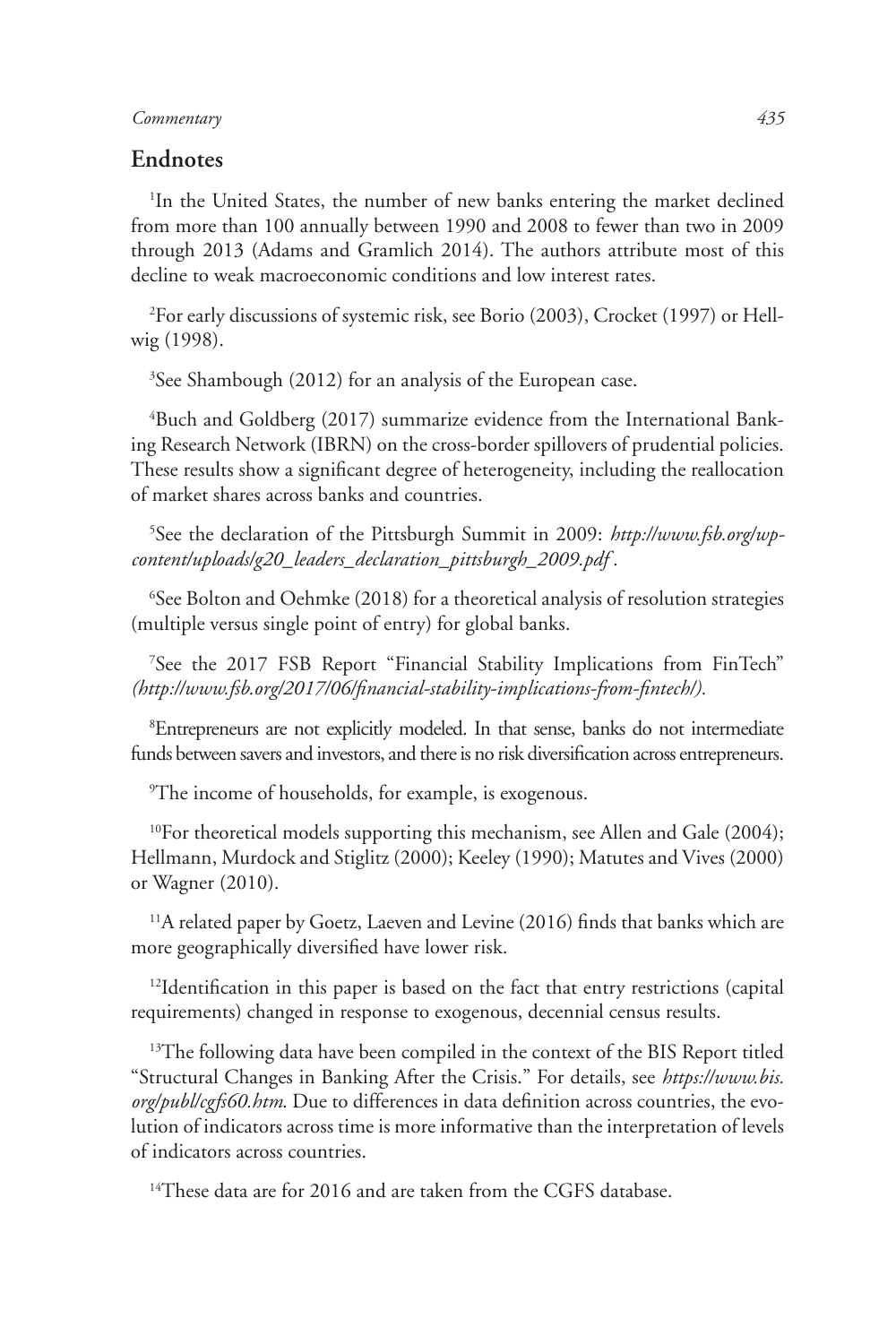15On the interpretation of bank capital and profitability, see also Admati and Hellwig (2014).

<sup>16</sup>This is reminiscent of a decline in payments into deposit insurance. One interesting question is whether the central bank would be able to control the real costs of funds permanently.

<sup>17</sup>Likewise, the link between financial contagion and the connectedness of financial institutions is nonlinear (Allen and Gale 2000; Gai, Haldane and Kapadia 2011).

<sup>18</sup>These granularity effects have been shown by Gabaix (2011) for the manufacturing industry. Applications to banking markets include Amiti and Weinstein (forthcoming) and Bremus, Buch, Russ and Schnitzer (forthcoming).

19For the United States, there is evidence that risk-taking and variable pay increased after deregulation in the 1990s (DeYoung, Peng and Yan 2013).

 $20$ See, for instance, the discussion in Bebchuk and Fried (2003) or the literature reviewed in Colonnello, Koetter and Wagner (2018).

21See the European Commission's Banking Communication 2013, position 7: "Financial stability remains of central importance in the Commission's assessment of state aid to the financial sector under this Communication." Art. 107(3)b.

 $22$ BRRD, Art. 32(4)d: [an institution shall be deemed failing or likely to fail if] "extraordinary public financial support is required except when, in order to remedy a serious disturbance in the economy of a Member State and preserve financial stability […]."

<sup>23</sup>Carlson, Correia and Luck (2018) find evidence in favor of this hypothesis when studying the response of incumbent banks in the United States to deregulation as the result of an exogenous event.

<sup>24</sup>See Buch, Bussière, Goldberg and Hills (forthcoming) for a summary of a large set of country-level studies using bank-level data to identify the transmission of monetary policy into lending.

<sup>25</sup>This classification system for academic literature in economics is based on the Journal of Economic Literature. See *https://www.aeaweb.org/jel/guide/jel.php*

<sup>26</sup>Examples include the Health Systems Evidence from the McMaster Health Forum (https://www.healthsystemsevidence.org), the Cochrane Library *(http://www.cochranelibrary.com*), or, for development economics, J-PAL *(https://www.povertyactionlab.org/)* or the International Initiative for Impact Evaluation *(www.3ieimpact.org).* 

27See the World Bank's financial structure database h*ttp://www.worldbank. org/en/publication/gfdr/data/financial-structure-database*, the Global Financial Development Database *https://www.worldbank.org/en/publication/gfdr/data/globalfinancial-development-database*, the database prepared by the Working Group on Structural Changes in Banking after the Financial Crisis of the Committee for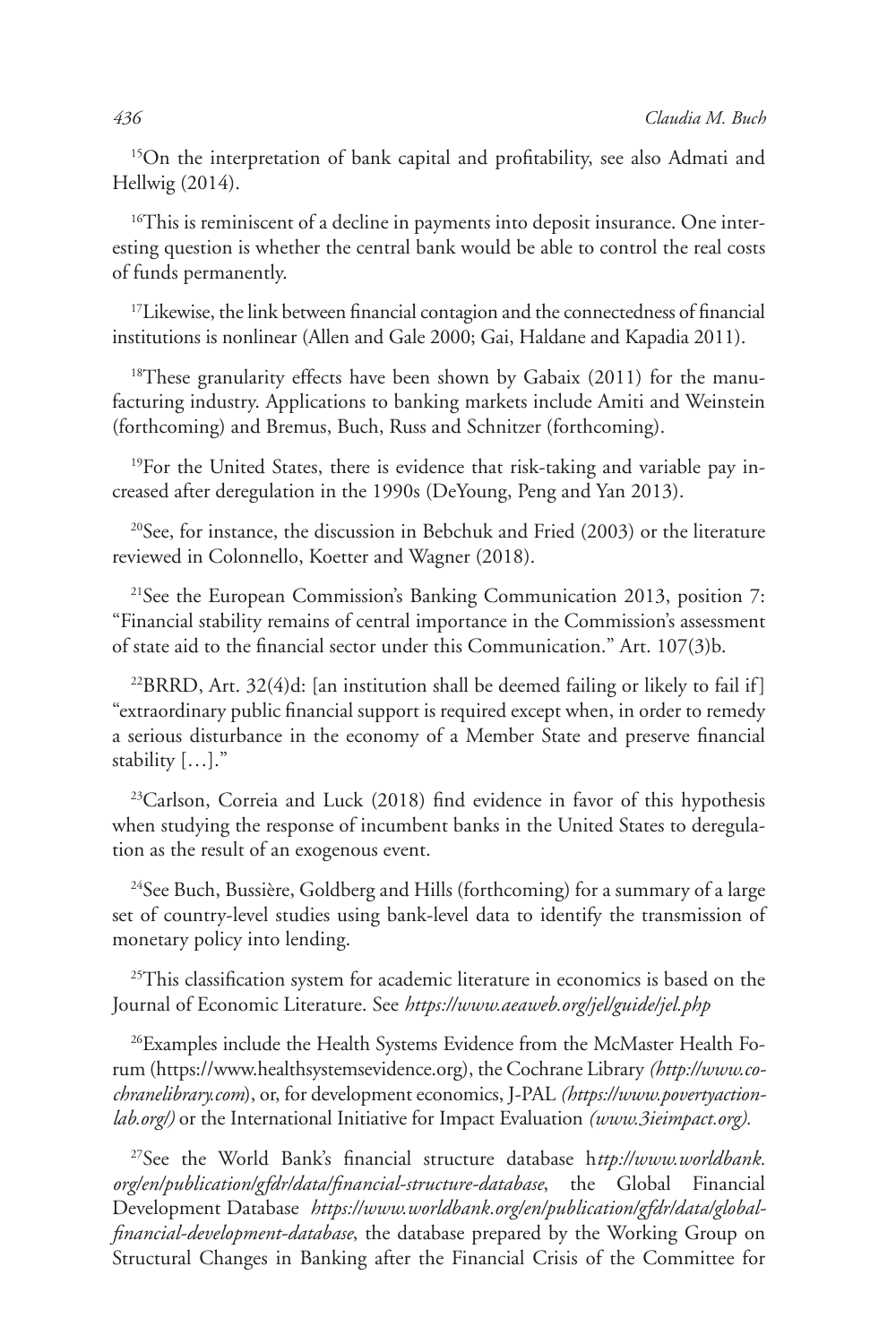Global Financial Structures of the Bank for International Settlements *https://www. bis.org/publ/cgfs60.htm.* See also Čihák, Demirgüç-Kunt, Feyen and Levine (2012) on classifications of financial systems and Claessens and van Horen (2014) on international banks.

28See *https://www.elibrary-areaer.imf.org/Macroprudential/Pages/Information.aspx*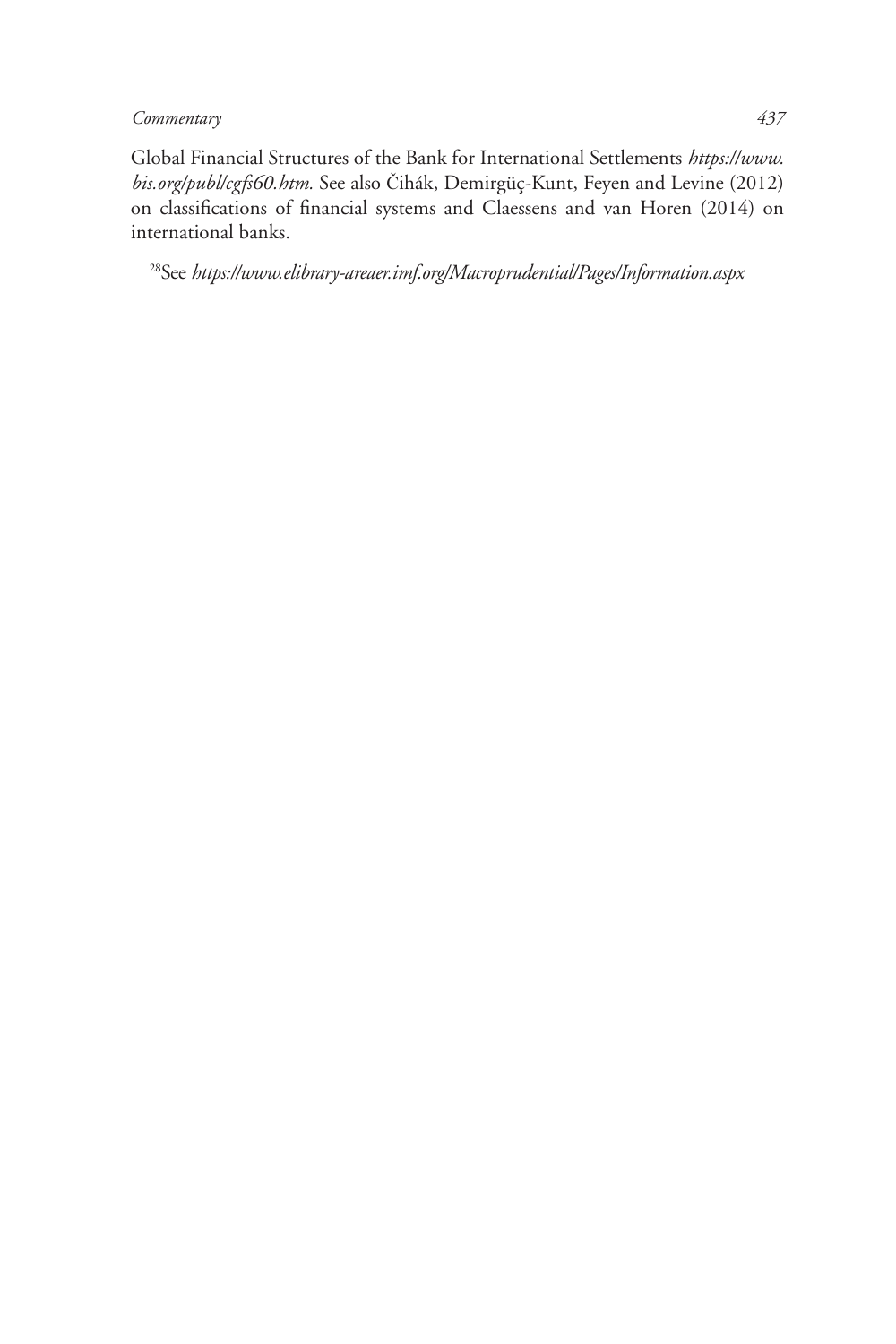#### **References**

- Adams, Robert M., and Jacob P. Gramlich. 2014. "Where Are All the New Banks? The Role of Regulatory Burden in New Charter Creation," Federal Reserve Board, Washington, D.C.
- Admati, Anat, and Martin Hellwig. 2014. *The Bankers' New Clothes: What's Wrong with Banking and What to Do about It*, Princeton University Press. Princeton.
- Amiti, Mary, and David E. Weinstein. Forthcoming. "How Much Do Idiosyncratic Bank Shocks Affect Investment? Evidence from Matched Bank-Firm Loan Data, *Journal of Political Economy*.
- Atkeson, Andrew G., Adrien d'Avernas, Andrea L. Eisfeldt and Pierre-Olivier Weill. 2018. "Government Guarantees and the Valuation of American Banks," National Bureau of Economic Research. NBER Working Paper 24706.
- Bazot, Guillaume. 2017. "Financial Consumption and the Cost of Finance: Measuring Financial Efficiency in Europe (1950–2007)," *Journal of the European Economic Association*, 16(1): 123-160.
- Bebchuk, Lucian Arye, and Jesse M. Fried. 2003. "Executive Compensation as an Agency Problem," *Journal of Economic Perspectives*, 17(3): 71-92.
- Bolton, Patrick, and Martin Oehmke. 2018. "Bank Resolution and the Structure of Global Banks," National Bureau of Economic Research, NBER Working Paper 24737.
- Borio, Claudio. 2016. "The Banking Industry: Struggling to Move On," keynote speech at 5th EBA Research Workshop, London, Nov. 28-29.
- \_\_\_\_\_. 2003. "Towards a Macroprudential Framework for Financial Supervision and Regulation?" *CESifo Economic Studies*, 49(2), 181-215.
- Boyd, J.H., and Gianni De Nicoló. 2005. "The Theory of Bank Risk Taking and Competition Revisited," *The Journal of Finance*, 60(3), 1329-1343.
- Bremus, Franziska, Claudia M. Buch, Katheryn Russ and Monika Schnitzer. Forthcoming. "Big Banks and Macroeconomic Outcomes: Theory and Cross-Country Evidence of Granularity," *Journal of Money, Credit, and Banking*.
- Buch, Claudia M., Matthieu Bussière, Linda Goldberg and Robert Hills. Forthcoming. "The International Transmission of Monetary Policy," *Journal of Money and Finance.*

\_\_\_\_\_, Sandra Eickmeier and Esteban Prieto. 2018. "Banking Competition and Macroeconomic Dynamics," Deutsche Bundesbank. Mimeo.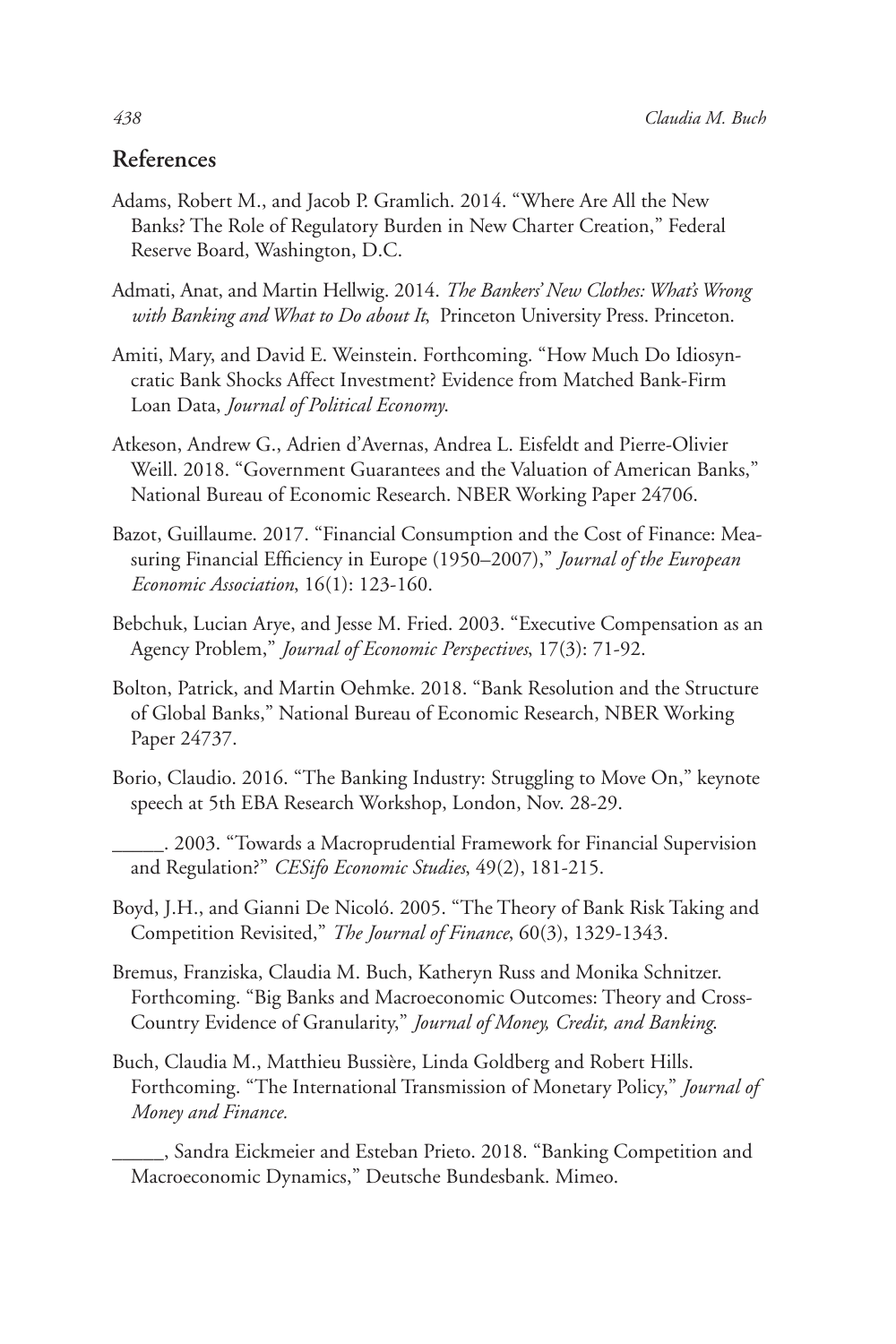\_\_\_\_\_, and Linda Goldberg. 2017. "Cross-Border Prudential Policy Spillovers: How Much? How Important? Evidence from the International Banking Research Network," *International Journal of Central Banking*, 13(1): 505-558.

- Carbó, Santiago, and Francisco Rodríguez. 2007. "The Determinants of Bank Margins in European Banking," *Journal of Banking and Finance*, 31(7): 2043- 2063.
- Carletti, Elena. 2008. "Competition and Regulation in Banking," in Arnoud Boot and Anjan Thakor (eds.) *Handbook in Financial Intermediation*, Elsevier, North Holland, 449-482.

\_\_\_\_\_, and Agnese Leonello. 2018. "Credit Market Competition and Liquidity Crises," University of Bocconi and European Central Bank, mimeo.

\_\_\_\_\_, and Agnieszka Smolenska. 2017. "10 Years On from the Financial Crisis: Co-Operation Between Competition Agencies and Regulators in the Financial Sector," OECD Directorate for Financial and Enterprise Affairs, Competition Committee, Working Party No. 2 on Competition and Regulation. DAF/ COMP/WP2(2017)8. Paris.

Carlson, Mark, Sergio Correia and Stephan Luck. 2018. "The Effects of Banking Competition on Growth and Financial Stability: Evidence from the National Banking Era," Federal Reserve Board, mimeo.

\_\_\_\_\_, and Kris James Mitchener. 2009. "Branch Banking as a Device for Discipline: Competition and Bank Survivorship during the Great Depression," *Journal of Political Economy*, 117(2): 165-210.

- Čihák, Martin, Aslı Demirgüç-Kunt, Erik Feyen and Ross Levine. 2012. "Benchmarking Financial Systems Around the World," World Bank, Policy Research Working Paper 6175.
- Claessens, Stijn, and Neeltje van Horen. 2014. "Foreign Banks: Trends and Impacts," *Journal of Money, Credit, and Banking*, 46(S1): 295-326.
- Colonenello, Stefano, Michael Koetter and Konstantin Wagner. 2018. "Effectives and (In)Efficiencies of Compensation Regulation: Evidence from EU Banker Bonus Caps," University Magdeburg and Halle Institute for Economic Research, mimeo.
- Corbae, Dean, and Pablo D'Erasmo. 2018. "A Quantitative Model of Banking Industry Dynamics," University of Wisconsin and University of Maryland, mimeo.

\_\_\_\_\_, and Ross Levine. 2018. "Competition, Stability, and Efficiency in Financial Markets," *Changing Market Structure and Implications for Monetary Policy*, Jackson Hole Economic Policy Symposium, Federal Reserve Bank of Kansas City, Jackson Hole, Wyo., Aug. 23-25.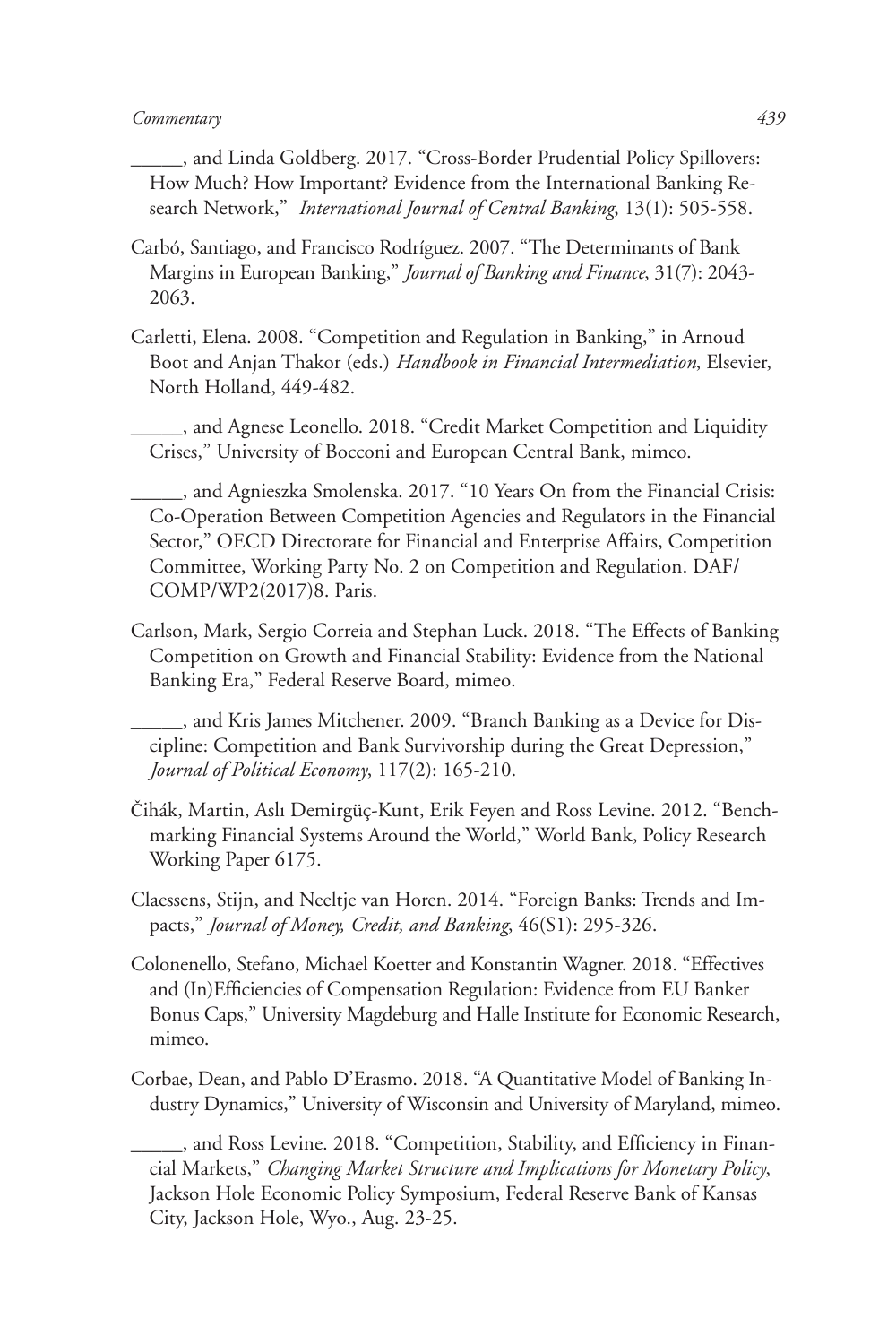- Crockett, Andrew. 1997. "Why is Financial Stability a Goal of Public Policy?" *Maintaining Financial Stability in a Global Economy*, Jackson Hole Economic Policy Symposium, Federal Reserve Bank of Kansas City, Jackson Hole, Wyo.
- DeYoung, Robert, Emma Y. Peng and Meng Yan. 2013. "Executive Compensation and Business Policy Choices at U.S. Commercial Banks," *Journal of Financial and Quantitative Analysis*, (JFQA) 48(1): 165-196.
- Eickmeier, Sandra, Benedikt Kolb and Esteban Prieto. 2018. "The Macroeconomic Effects of Bank Capital Requirements Tightenings: Evidence from a Narrative Approach," Deutsche Bundesbank, mimeo.
- European Banking Authority (EBA). 2017a. "Benchmarking of Remuneration Practices at the European Union Level and Data on High Income Earners," London.
- \_\_\_\_\_. 2017b. "EBA Report on High Earners," London.
- Faia, Ester, and Gianmarco Ottaviano. 2017. "Global Banking: Risk Taking and Competition," Centre for European Policy Research, Discussion Paper 11940.
- Financial Stability Board (FSB). 2017. "Framework for Post-Implementation Evaluation of the Effects of the G20 Financial Regulatory Reforms," Basel.

\_\_\_\_\_. 2017. "Implementing the FSB Principles for Sound Compensation Practices and their Implementation Standards," fifth progress report, Basel.

- Freixas, Xavier, and Kebin Ma. 2014. "Banking Competition and Stability: The Role of Leverage," Tilburg University Discussion Paper 2014-009.
- Freudenberg, Felix, Björn Imbierowicz, Anthony Saunders and Sascha Steffen. 2017. "Covenant Violations and Dynamic Loan Contracting," *Journal of Corporate Finance*, 45: 540-565.
- Gabaix, Xavier. 2011. "The Granular Origins of Aggregate Fluctuations," *Econometrica*, 79(3): 733-772.
- Gai, Prasanna, Andrew Haldane and Sujit Kapadia. 2011. "Complexity, Concentration and Contagion," *Journal of Monetary Economics*, 58(5): 453-470.
- Goetz, Martin R., Luc Laeven and Ross Levine. 2016. "Does the Geographic Expansion of Banks Reduce Risk?" *Journal of Financial Economics*, 120: 346-362.
- Hellwig, Martin. 2018a. "Case Study: Germany and the Financial Crises 2007- 2017," Max Planck Institute for Research on Collective Goods, Bonn.
	- \_\_\_\_\_. 2018b. "Systemic Risk, Macro Shocks, and Macro-Prudential Policy," Max Planck Institute for Research on Collective Goods, Bonn.
	- \_\_\_\_\_. 1998. "Banks, Markets, and the Allocation of Risks," *Journal of Institutional and Theoretical Economics*, 154: 328-345.